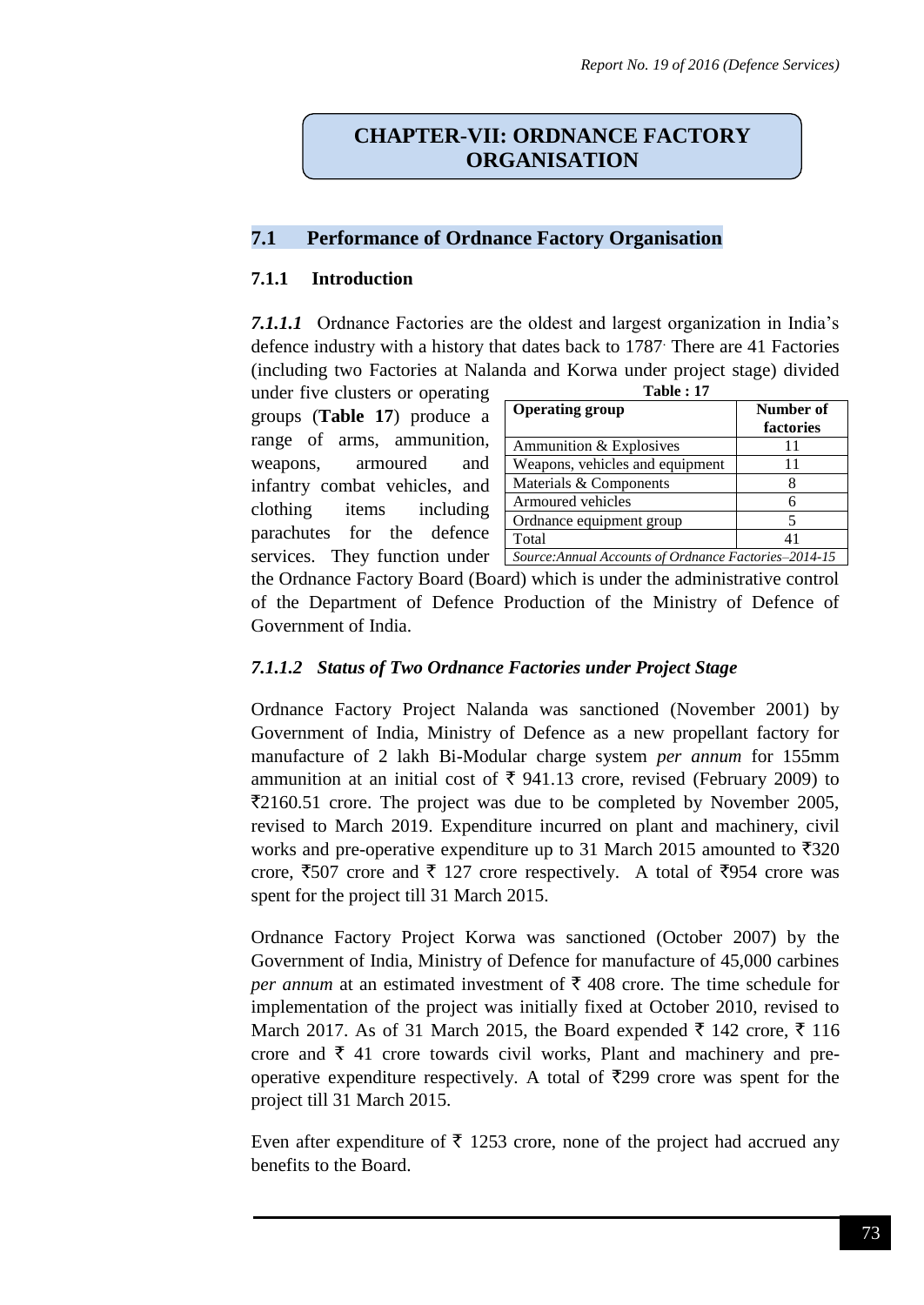*7.1.1.3* The objectives of the Board are:

- To supply quality arms, ammunition, tanks and equipment to armed forces;
- To modernise production facilities to improve quality;
- To absorb latest technology through Transfer of Technology and inhouse Research & Development; and
- To meet customer satisfaction and expand consumer base.

*7.1.1.4* Our analysis of the performance of the Board during 2014-15 places it, where relevant, against the above objectives.

## **7.1.2 Performance of Ordnance Factory Board**

The data on key areas of management in the Board for the five years 2010-15 are summarized in **Table 18<sup>16</sup>** . **Annexure-IX** gives the details segregated across operating groups.

| Table: 18 |  |
|-----------|--|
|           |  |

*(*` *in crore)*

|                |                                           |           |           | <b>Years</b> |           |           |                                                                     |
|----------------|-------------------------------------------|-----------|-----------|--------------|-----------|-----------|---------------------------------------------------------------------|
|                |                                           | 2010-11   | 2011-12   | 2012-13      | 2013-14   | 2014-15   | <b>Variation</b><br><b>between</b><br>2014-15<br>and 2013-<br>14(%) |
| $\mathbf I$    | <b>Financial Performance</b>              |           |           |              |           |           |                                                                     |
|                | <b>Revenue expenditure</b>                |           |           |              |           |           |                                                                     |
| 1              | <b>Budget Estimate (BE)</b>               | 11,875    | 11,640    | 13,013       | 13,856    | 14,317    | 3                                                                   |
| $\overline{2}$ | <b>Final Grant</b>                        | 11,195    | 12,332    | 11,821       | 12,954    | 13,617    | 5                                                                   |
| 3              | Actual Revenue expenditure                | 10,903    | 12,141    | 11,936       | 12,834    | 12,832    | $(-)0.02$                                                           |
|                | (% utilization to Final grant)            | (97)      | (98)      | (101)        | (99)      | (94)      |                                                                     |
| $\overline{4}$ | Excess $(+)/$ Savings $(-)$ $(3)-$<br>(2) | $(-) 292$ | $(-) 191$ | $(+)$ 115    | $(-) 120$ | $(-) 785$ | 554                                                                 |
| 5              | Revenue receipts <sup>17</sup>            | 11491     | 12876     | 12553        | 12001     | 12001     | $\boldsymbol{0}$                                                    |
| 6              | Cost of issues to indentors               | 14253     | 16147     | 16181        | 15783     | 16380     | $\overline{4}$                                                      |
| $\overline{7}$ | Value of issues to indentors              | 15425     | 17273     | 17119        | 16122     | 16664     | 3                                                                   |
| 8              | Profit $(7) - (6)$                        | 1172      | 1126      | 938          | 339       | 284       | 16                                                                  |
|                | Capital expenditure                       |           |           |              |           |           |                                                                     |
| 9              | <b>Budget Estimate</b>                    | 769       | 400       | 400          | 436       | 1207      | 177                                                                 |
| 10             | <b>Final Grant</b>                        | 456       | 293       | 357          | 466       | 765       | 64                                                                  |
| 11             | Capital expenditure (Actual)              | 454       | 279       | 349          | 465       | 746       | 60                                                                  |
| 12             | Excess (+)/Savings (-)<br>$(11)-(10)$     | $(-)2$    | $(-) 14$  | $(-) 8$      | $(-) 1$   | $(-) 19$  | 1800                                                                |
|                |                                           |           |           |              |           |           |                                                                     |

<sup>16</sup> Figures in the Table have been readjusted wherever found necessary.

<sup>17</sup>. Recoveries for supplies to Army, Airforce, Navy and other defence departments are shown as "deduct" under Minor Head 901 to 904 under Major Head 2079 up to 2013-14 in the Appropriation Account of the Defence Services.. With effect from 2014-15, the same is reflected separately in Annexure-'A' to the Appropriation Accounts of the Defence Services. Recoveries for supplies to other indentors are credited to the Major Head 0079.

<sup>74</sup>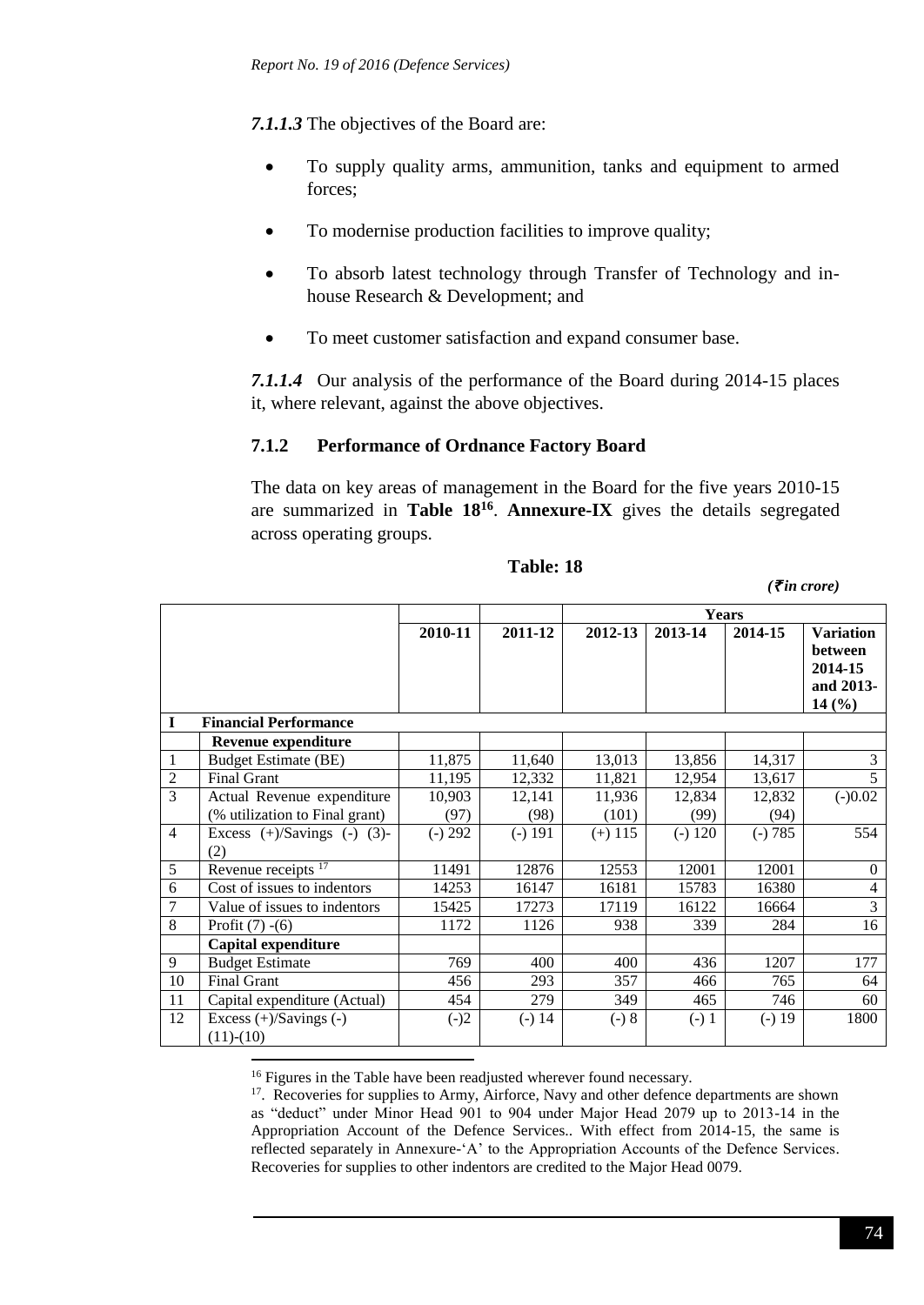|              |                                                                                          |         |         | Years   |                 |                 |                                                              |
|--------------|------------------------------------------------------------------------------------------|---------|---------|---------|-----------------|-----------------|--------------------------------------------------------------|
|              |                                                                                          | 2010-11 | 2011-12 | 2012-13 | 2013-14         | 2014-15         | <b>Variation</b><br>between<br>2014-15<br>and 2013-<br>14(%) |
| $\mathbf{I}$ | <b>Cost of Production: Components</b>                                                    |         |         |         |                 |                 |                                                              |
| 13           | Cost of stores                                                                           | 8710    | 10070   | 9746    | 9303            | 9269            | $(-)0.37$                                                    |
| 14           | Cost of labour                                                                           | 1319    | 1490    | 1617    | 1705            | 1959            | 15                                                           |
| 15           | Other<br>Direct<br>i.e.<br>costs<br>Expenses                                             | 136     | 159     | 216     | 239             | 274             | 15                                                           |
| 16           | Overheads                                                                                | 3847    | 4214    | 4393    | 4389            | 4973            | 13                                                           |
| 17           | <b>Total Cost of Production</b>                                                          | 14012   | 15933   | 15972   | 15636           | 16475           | $\sqrt{5}$                                                   |
| 18           | Overheads as % of COP<br>$(16/17*100)$                                                   | 27      | 26      | 28      | 28              | 30              | $\overline{7}$                                               |
| 19           | Labour costs as % of COP<br>$(14/17*100)$                                                | 09      | 09      | 10      | $\overline{11}$ | 12              | 9                                                            |
| III          | <b>Inventory</b>                                                                         |         |         |         |                 |                 |                                                              |
| 20           | Stores-in-hand                                                                           | 5177    | 5336    | 5604    | 5588            | 5906            | 6                                                            |
| 21           | Work-in-progress (WIP)                                                                   | 2296    | 2551    | 2999    | 3538            | 3817            | $\,8\,$                                                      |
| 22           | Stores-in-transit                                                                        | 669     | 538     | 682     | 854             | 887             | $\overline{4}$                                               |
| 23           | Finished goods/components                                                                | 1214    | 1212    | 1206    | 1305            | 1698            | 30                                                           |
| 24           | <b>Total inventory</b>                                                                   | 9356    | 9637    | 10491   | 11285           | 12308           | 9                                                            |
| 25           | Inventory as % of COP                                                                    | 67      | 60      | 66      | 72              | 75              | $\overline{4}$                                               |
| 26           | WIP as % of COP                                                                          | 16      | 16      | 19      | $\overline{22}$ | $\overline{23}$ | $\overline{5}$                                               |
| IV           | <b>Labour &amp; Machines</b>                                                             |         |         |         |                 |                 |                                                              |
| 27           | Numbers of direct industrial<br>employees (DIEs)                                         | 48200   | 46568   | 47166   | 46206           | 44464           | $(-)$ 4                                                      |
| 28           | Ratio of DIEs: Supervisory<br>officers                                                   | 1.5:1   | 1.41:1  | 1.46:1  | 1.5:1           | 1.5:1           | $\theta$                                                     |
| 29           | Production per employee<br>$(\bar{\tau}$ in thousands)                                   | 1437    | 1674    | 1682    | 1680            | 1821            | 8                                                            |
| 30           | Labour hour utilization (%)                                                              | 125     | 127     | 129     | 127             | 127             | $\boldsymbol{0}$                                             |
| 31           | Machine hours available (in<br>lakh hours)                                               | 1830    | 1577    | 1603    | 1203            | 1001            | $(-) 17$                                                     |
| 32           | Machine hour utilization (%)                                                             | 72      | 78      | 76      | 73              | 75              | $\mathfrak{Z}$                                               |
| $\mathbf{V}$ | <b>Issues: Indentor-wise</b>                                                             |         |         |         |                 |                 |                                                              |
| 33           | Army                                                                                     | 9225    | 10027   | 9609    | 8609            | 9098            | 6                                                            |
| 34           | Air Force and Navy                                                                       | 463     | 433     | 433     | 539             | 562             | $\overline{4}$                                               |
| 35           | <b>Other Defence Departments</b>                                                         | 111     | 192     | 138     | 147             | 164             | 12                                                           |
| 36           | Central Paramilitary Police<br>Organizations (Ministry of<br>Home Affairs)               | 635     | 826     | 831     | 782             | 650             | $(-)17$                                                      |
| 37           | Civil trade including Exports                                                            | 781     | 913     | 963     | 1046            | 889             | $(-)15$                                                      |
| 38           | IFD supplies $18$                                                                        | 4210    | 4883    | 5145    | 4999            | 5301            | 6                                                            |
| 39           | <b>Total issues</b>                                                                      | 15425   | 17274   | 17119   | 16122           | 16664           | 3                                                            |
| <b>VI</b>    | <b>Research &amp; Development</b>                                                        |         |         |         |                 |                 |                                                              |
| 40           | Expenditure on R&D                                                                       | 40      | 36      | 48      | 43              | 56              | 30                                                           |
| 41           | R&D expenditure as % of                                                                  | 0.29    | 0.30    | 0.40    | 0.34            | 0.44            | 29                                                           |
|              | total revenue expenditure                                                                |         |         |         |                 |                 |                                                              |
|              | Source : Budget & Expenditure Statement of OFB and Annual Accounts of Ordnance Factories |         |         |         |                 |                 |                                                              |

Our analysis of trends from the data in Table 2 is discussed in the succeeding paragraphs.

<sup>&</sup>lt;sup>18</sup> IFD : Inter Factory Demand, whereby sister factories feed the need for stores of other factories.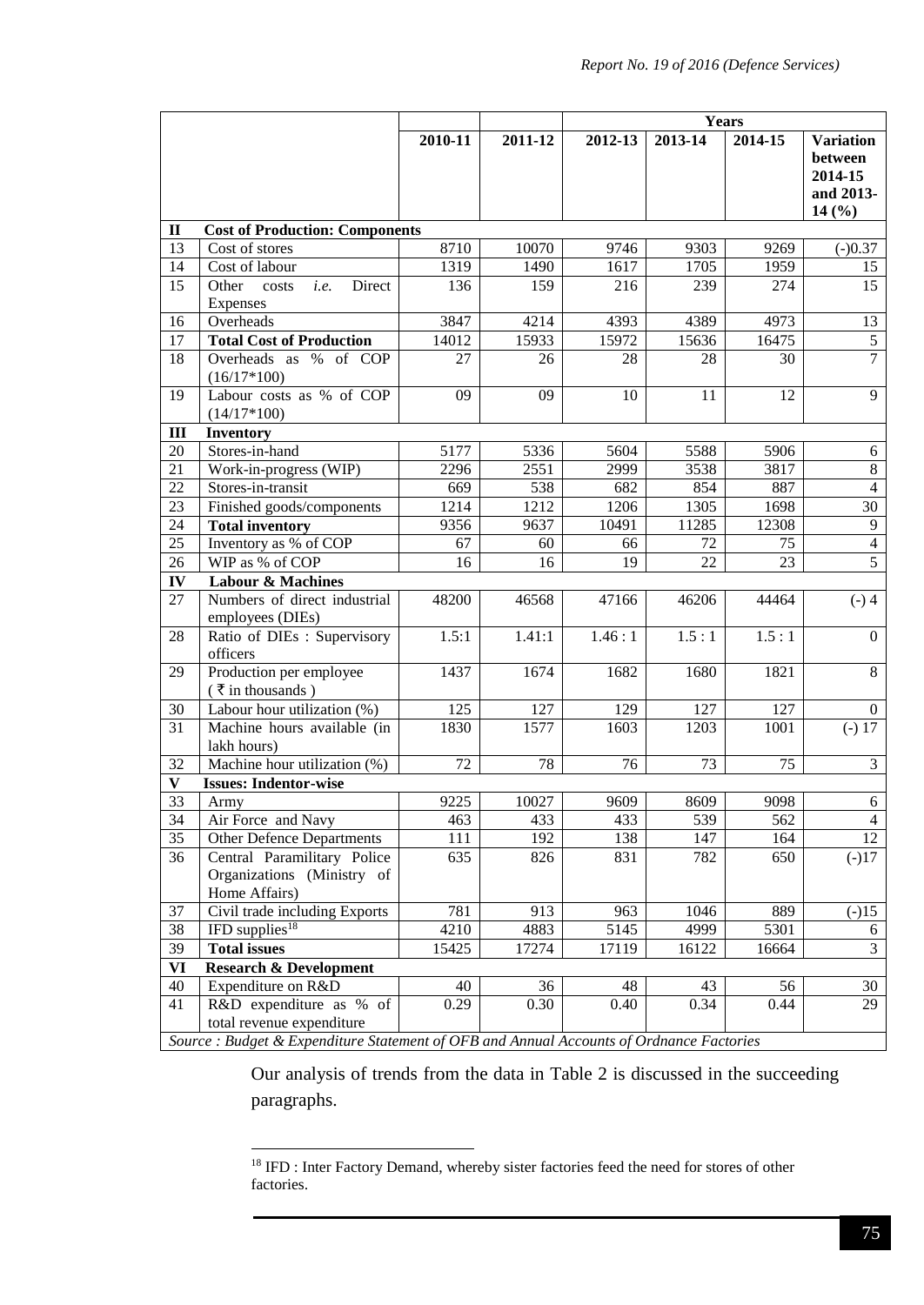## **Budgeting**

## *7.1.2.1 Revenue expenditure & receipt*

The Ordnance Factory Board (Board) receives budgetary grant under Grant No 25 to meet its running expenses *i.e.,* the revenue expenditure. The total grant was  $\overline{5}13,617$  crore in 2014-15. The Major head: 2079 is operated for booking its expenses and its recoveries against issues to the Defence establishment are shown by way of deduction under Minor Head 901 to 904 under Major head 2079**.** Another Major head 0079 records the receipts against sale of products to non-defence establishments, in the open market or exports, which is a credit to the Consolidated Fund of India.

The expenditure on Stores:  $\overline{\text{5687}}$  crore which represented 44 *per cent* of the total expenditure was 14 *per cent* less than the budgeted figure of  $\overline{56609}$  crore, and signified the most significant cut in expenditure made by the Board in 2014-15.

## *7.1.2.2 Capital expenditure*

The Board also receives budgetary support for capital expenditure (Major Head 4076), also called the New Capital (NC) grant. This grant meets the expenditure on new projects including procurement of plant and machinery, for which  $\overline{7}746$  crore was spent in 2014-15. In addition, a separate fund called the Renewal and Replacement Fund (RR Fund) funds replacement of old machinery. Currently at  $\overline{776}$  crore, the Fund has been created through yearly transfers from revenue grant<sup>19</sup>.

Capital expenditure under NC grant represented only three to five *per cent* of the total expenditure of the Ordnance Factory Board over the years. There had, however, been a 114 *per cent* increase in capital expenditure in 2014-15 over the figures of 2012-13 **(Chart 6).** The Ammunition & Explosive  $(A&E)$  group benefitted most from the

1



capital procurements, accounting for 37 *per cent* of the capital expenditure.

<sup>&</sup>lt;sup>19</sup> The amount transferred from Revenue grants (Major Head 2027) annually for the RR fund is equal to the annual depreciation of plant  $\&$  machinery and expenditure for annual replacement.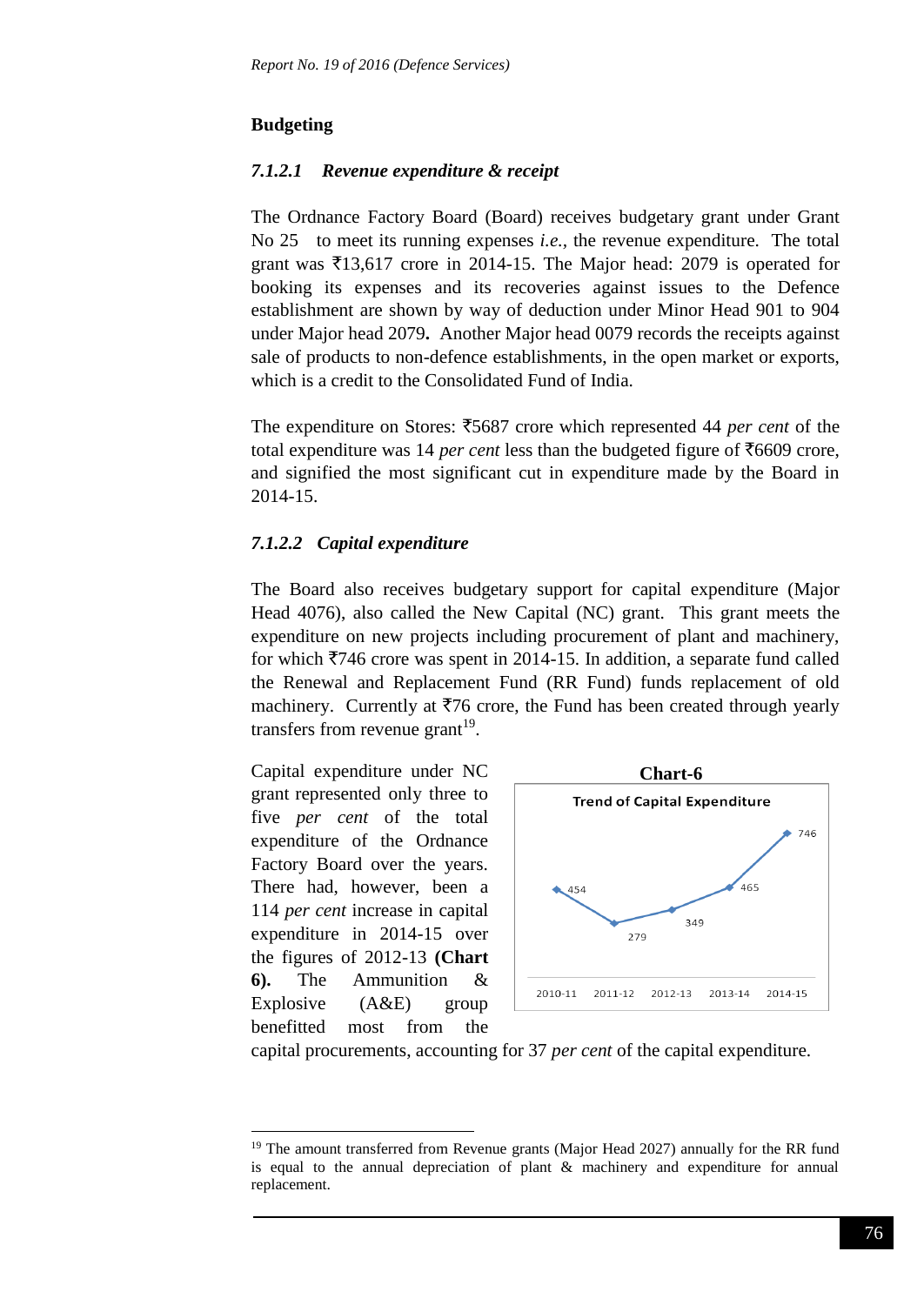### *7.1.2.3 Inventory holding*



The inventory holding in the Factories increased by 32 *per cent* from  $\bar{\xi}$  9356 crore in 2010-11 to  $\overline{5}12308$  crore in 2014-15. However, there was a marginal increase of nine *per cent* over the holding in 2013-14. The level of holding is high representing 75 *per cent* of Cost of Production in 2014-15. Almost half of the inventory

is the Stores-in-Hand (**Chart 7).** The Stores-in-Hand *i.e*., stores procured for

manufacture but not used within the year by the Factories of the Board, has shown an increasing trend in the last five years 2010- 15. The Work-in-progress (items in semi-finished state of manufacture) also increased during the period (**Chart 8**).

The high level of holding of inventory is a combination of several factors. In March 2010, the Board authorized the Factories for procurement to meet upto next three years' requirement along with staggered delivery<sup>20</sup>. This led to a significant increase in stores procurement since 2010 (**Chart 9**).

-









<sup>&</sup>lt;sup>20</sup> The decision was for "procurement of input materials including IFD items against indent upto next three years' requirement (2 years+ 50% option clause) with Price Variation Clause(for trade procurement) and staggered delivery to conform to budget allotments and shelf life of Stores"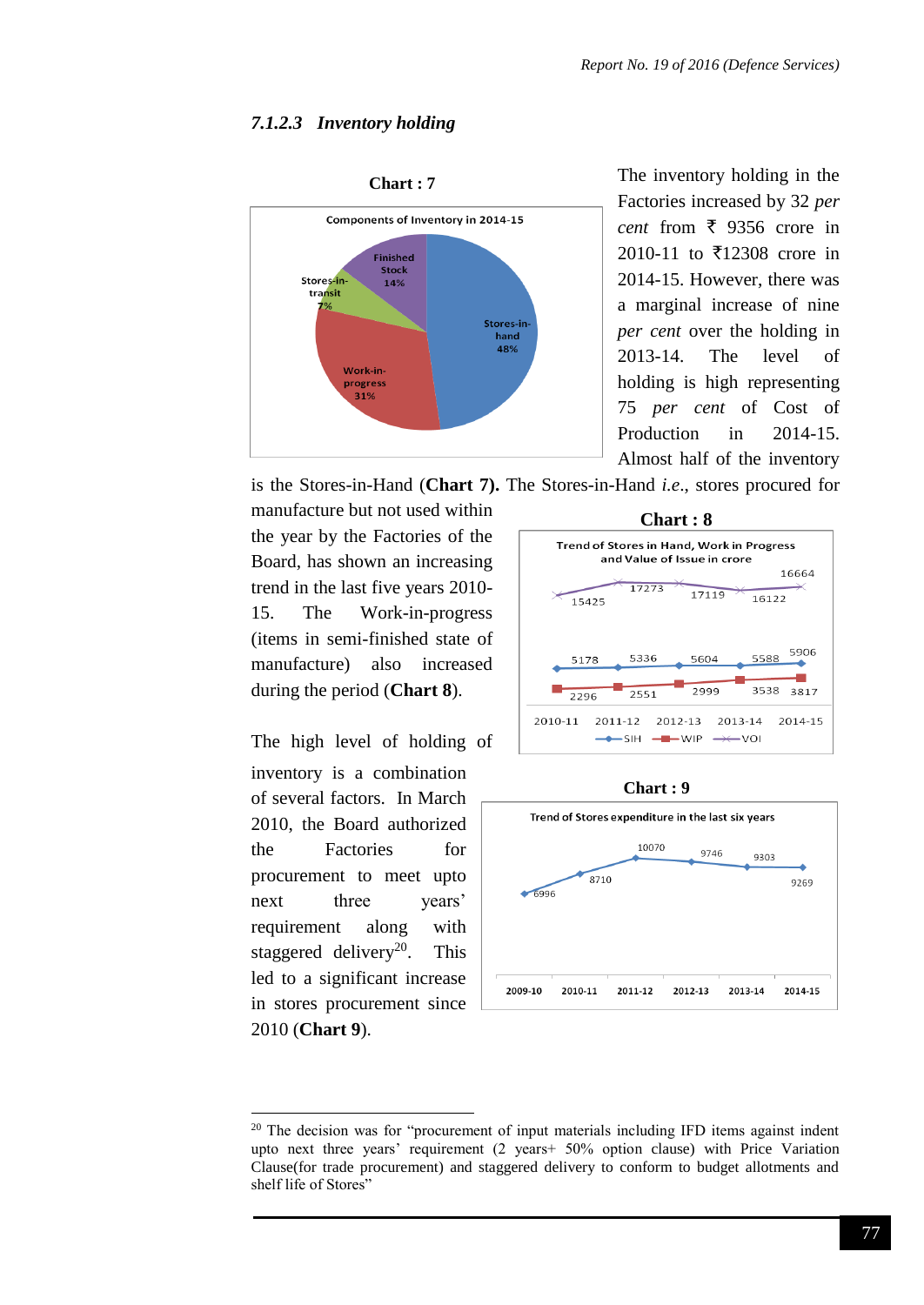### *7.1.2.4 Value of issues: Turn-over*

Value of Issues was increased by 8 *per cent* from  $\overline{\xi}$  15,425 crore in 2010-11 to  $\bar{\xi}$ 16,664 crore in 2014-15. However, the increase was marginal in 2014-15 over 2013-14.

The Army is the major indentor for the products of the Ordnance Factories, accounting for nearly 80 *per cent* of the total issues during the year 2014-15 (**Chart 10**) with Civil Trade and Export being second at eight *per cent*.



Despite assurances by the Board on the discontinuance of issue of advance vouchers<sup>21</sup>, we found that the practice still persisted. For instance, Gun and Shell Factory Cossipore, issued advance Issue vouchers worth  $\bar{x}$ 10 crore in March 2015 in issue of 84mm Rocket Launcher Mark-II (94 numbers) to Army though it was actually issued to the Army during April – June 2015.

### *7.1.2.5 Utilisation of Machines*

While the labour hour utilization was reported to be 127 per cent in 2014-15, machine hour utilization was 75 per cent only. The machine hours available reduced during 2010-15, showing a steady decline over five years (**Chart 11**). The decline could be attributable to the increased down-time of machines or because procurement of new machines did not keep pace

1



with the condemnation of old & unserviceable machines. In this context, the status of un-installed plant & machinery becomes important, i.e., machines purchased but not commissioned to begin manufacture. A total of 364 machines valued at  $\overline{\xi}$ 1038 crore were lying un-installed in Factories with the Armoured Vehicle Group accounting for 44 *per cent* of the total un-installed machinery.

 $2<sup>1</sup>$  Issue of advance vouchers means raising demand for payment from the indentors without physical issue of stores.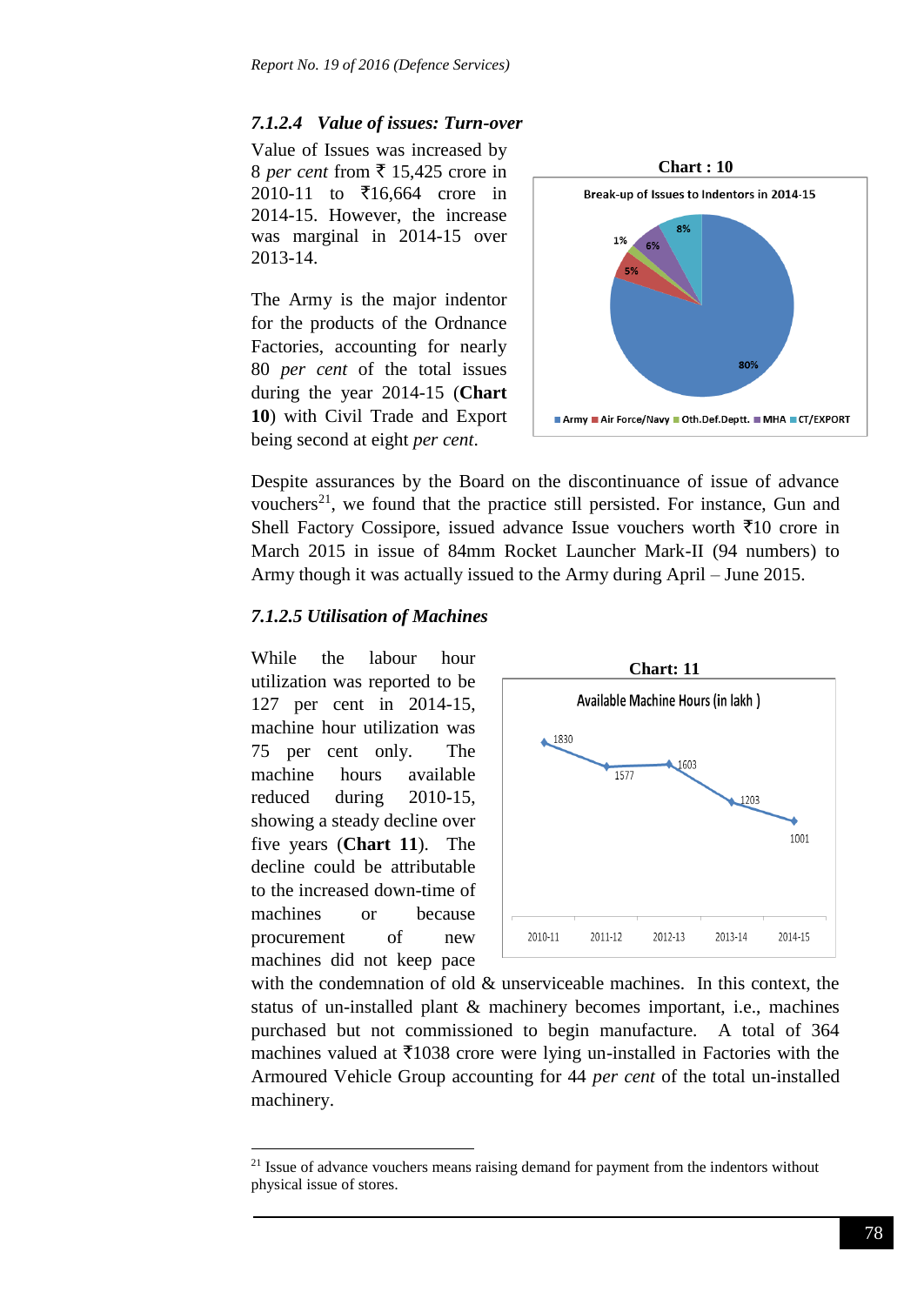### *7.1.2.6 Cost of production & Recovery of costs*

Stores account for 56 *per cent* of the cost of production in the Ordnance Factory Board. Overheads at 30 *per cent* of the cost of production are particularly high in the Ordnance

Factory Board as depicted in **Chart-12.** The cost of production during 2014-15 at  $\overline{\xi}$ 16475 crore was a marginal increase over the figures of 2013-14. The composition of costs varies across operating groups (**Annexure-IX**) with the Armoured Vehicle Group and the Ammunition and Explosive (A&E) Group being most material intensive. The Ordnance Equipment Group which manufactures clothing and





general purpose items was the most labour intensive among the Factories.

The Cost of Overheads accounted for 30 *per cent* of the cost of production. The high overheads are a consequence of high committed cost on a workforce that is not directly deployed for production. Material and Components Group with some of the oldest factories of the Board reported the highest levels of overheads: fixed overheads and variable overheads being 25 *per cent* and 11 *per cent* respectively, a total of 36 *per cent* being the overheads as percentage of the cost of production.

Ordnance Factories rely mainly on sister factories for input stores, such stores being called Inter-Factory Demand: (IFD). The inefficiencies of IFD production as reflected in losses in their issue, are offset by surplus generated by the assembling factories. Together, IFD issues reported a loss of  $\bar{z}83$  crore in 2014-15, 11 per cent over the loss in 2013-14.

#### **7.1.3 Our Audit Process**

Our Audit process starts with the risk assessment of the organization as a whole and of each unit, based on expenditure incurred, criticality and complexity of activities, level of delegated financial powers and assessment of overall internal controls and concerns of stakeholders. Previous Audit findings are also considered in this exercise. Based on the risk assessment, the frequency and extent of audit are decided. An annual audit plan is formulated to conduct audit on the basis of such risk assessment.

After completion of audit of each unit, Local Test Audit Reports (LTARs) containing audit findings are issued to the Head of the Unit. The units are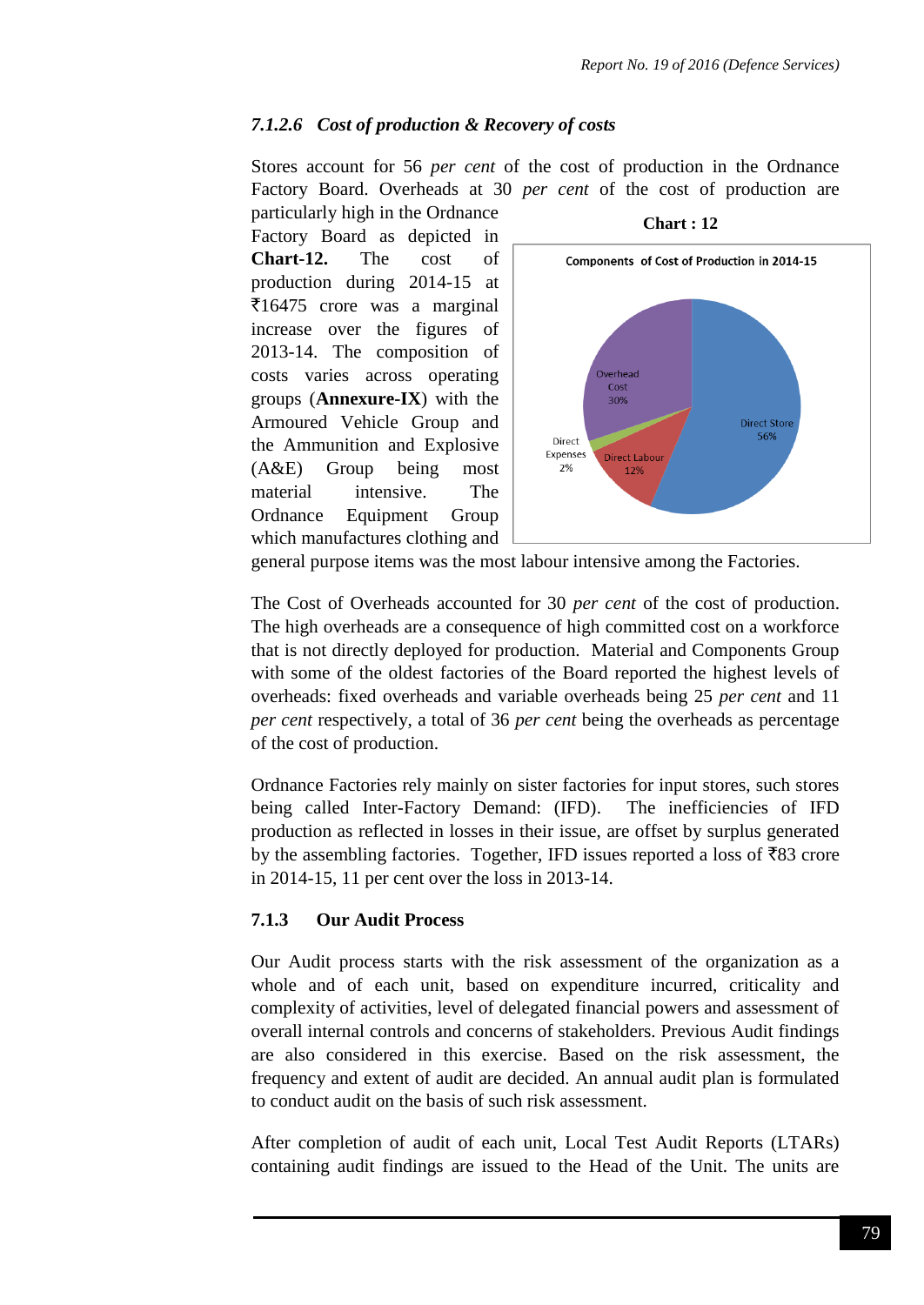requested to furnish replies to the audit findings within a month of receipt of the LTARs. Whenever the replies are received, audit findings are either settled or further action for compliance is advised. Important audit observations arising out of these LTARs are processed for inclusion in the audit reports which are submitted to the President of India under Article 151 of the Constitution of India. During 2014-15, audit of 94 units was carried out by employing 3910 party days. Our audit plan ensured that most significant units, which are vulnerable to risks, were covered within the available manpower resources.

We issued 513 LTAR Paragraphs during 2014-15. In addition, 1628 LTAR Paragraphs were outstanding as of 1 April 2014. A total of 822 Paragraphs were settled during 2014-15. As of 31 March 2015, 1319 LTAR Paragraphs are outstanding as detailed below:

| Age                                  | <b>No. of Paragraphs Outstanding</b> |
|--------------------------------------|--------------------------------------|
| More than Six months and upto 1 Year | 458                                  |
| More than 1 Year and upto 2 Years    | 252                                  |
| More than 2 Years and upto 5 Years   | 549                                  |
| More than 5 Years                    | 60                                   |
| <b>Total</b>                         | 1319                                 |

The Ministry/Board may take appropriate action for expeditious settlement of old outstanding Paragraphs.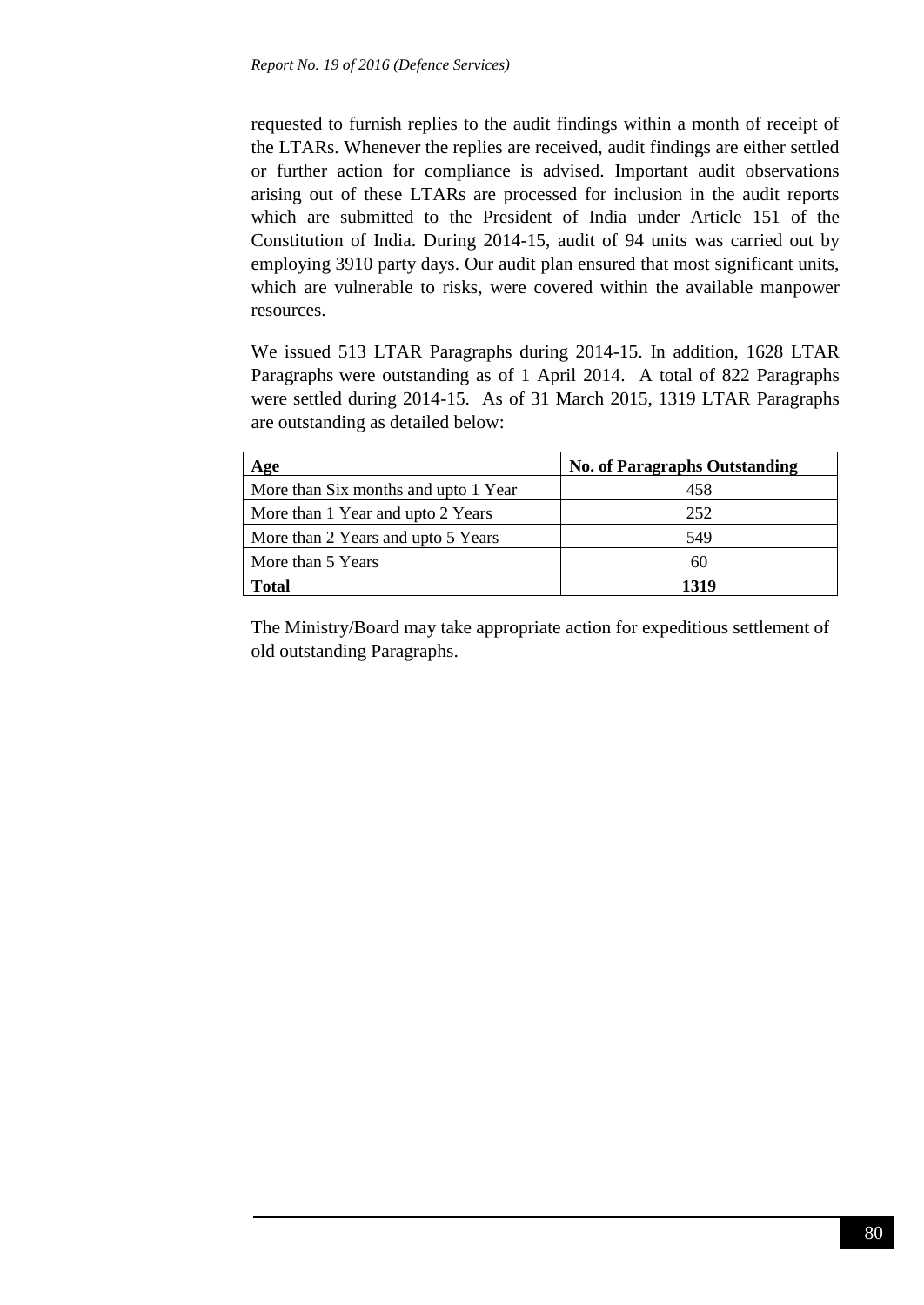## **Planning**

## **7.2 Extra expenditure due to delay in placement of order**

**Delay in finalization of the import order due to slippages at various levels**  of the factory and the Board resulted in extra expenditure of  $\bar{z}4.58$  crore **in Gun Carriage Factory for procurement of 25 fully formed guns at a higher rate.** 

Procurement Manual 2010 of the Ordnance Factory Board (Board) stipulates<sup>22</sup> a time frame of 19 weeks from the date of working out the requirement to the date of placement of order for procurement cases. The Manual further provides<sup>23</sup> that every individual in the chain of the procurement process is accountable for taking action in a specified time period so that the requirement of Defence Departments is met on time.

Gun Carriage Factory, Jabalpur (GCF) manufactures Article 2A46M (fully formed gun) to be mounted in T-90 tanks at Heavy Vehicles Factory Avadi (HVF). The Board directed (November 2011) GCF to initiate import action for 25 guns from M/s. Rosoboronexport, Russia (RoE), the Original Equipment Manufacturer of the T-90 tanks.

GCF in turn floated (January 2012) a tender enquiry (TE) on RoE for procurement of 25 fully formed guns. In response to TE, RoE submitted (June 2012) a draft supplementary agreement to supply 25 fully formed guns at a total cost of USD 41.86 lakh. In the meantime, GCF received a directive (May 2012) from the Board emphasizing the need for positioning materials of T-90 guns for 2013-14 onwards in view of an indent to be received shortly from the Director General of Mechanised Forces for supply of 236 T-90 Tanks. Despite this, GCF dropped (August 2012) procurement action for 25 guns. However, after a lapse of four months, GCF again approached (January 2013) RoE to revive its offer considering the requirement of the guns for the year 2013-14.

However, RoE submitted (March 2013) an offer to supply 25 fully formed guns at a total cost of USD 47.31 lakh which was 13 *per cent* higher than their earlier offer (June 2012). The offer was valid up to May 2013. GCF did not take immediate action for procurement and after a lapse of two months GCF requested (June 2013) RoE to extend the validity period of their offer. RoE extended (June 2013) the validity of their offer up to 20 July 2013 subject to the condition that no further extension would be allowed and requested GCF to intimate their decision to them by 5 July 2013.

 $22$  Annexure 1 appended with paragraphs 5.5.2 of the Procurement Manual

<sup>&</sup>lt;sup>23</sup> Paragraph 2.6.1 of the Procurement Manual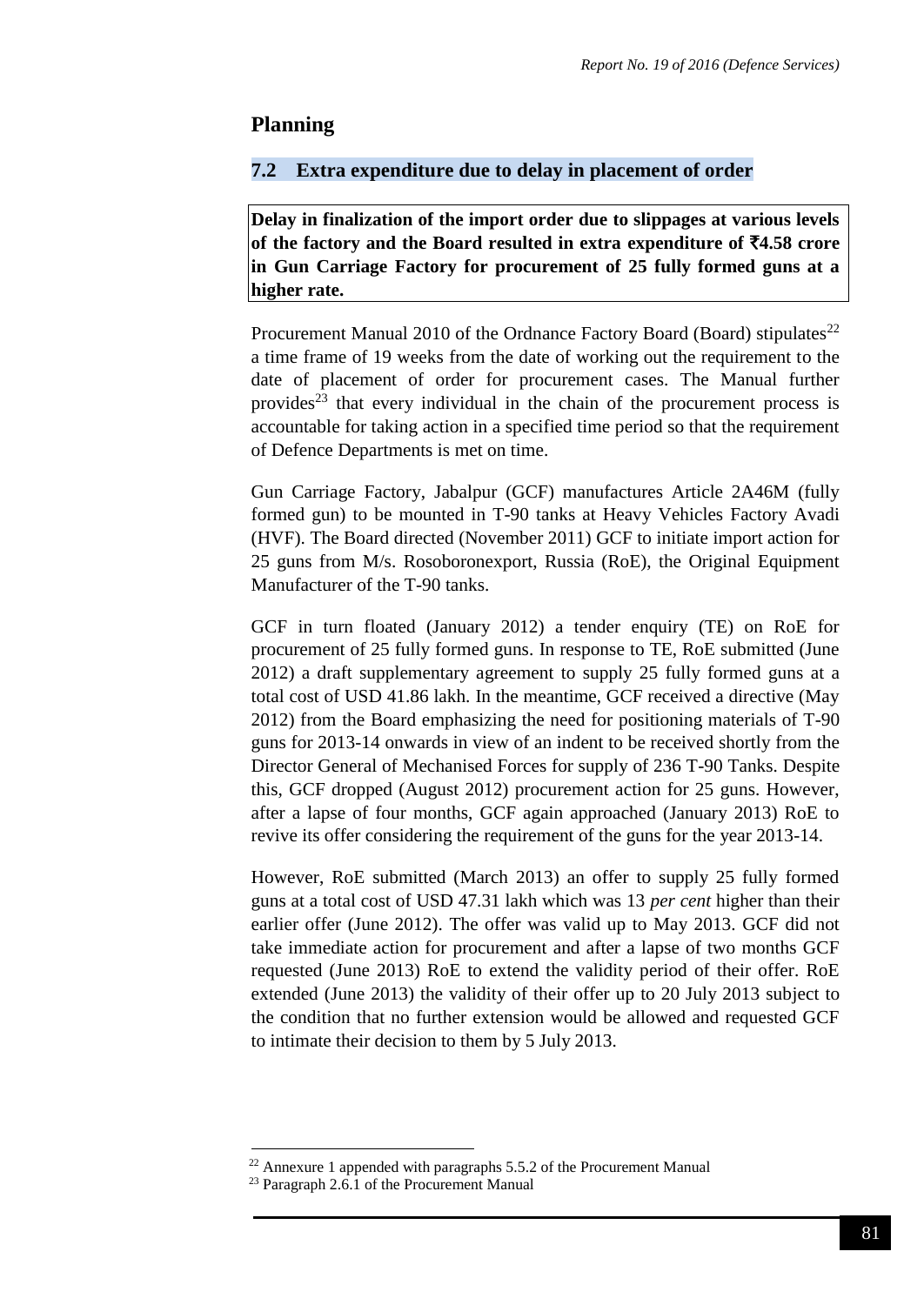We observed that GCF referred (June 2013) the case to the Board for their sanction<sup>24</sup>. However, after a lapse of two months and expiry of RoE's offer, the Board returned (August 2013) the case to GCF stating that the financial power of the factory for procurement of stores from RoE was enhanced up to  $\overline{50}$  crore as per the decision taken during the Board meeting held in July 2013. GCF thereafter took up the matter with RoE (October 2013) for extension of validity of offer up to January 2014. But RoE refused (December 2013) to entertain GCF's request and submitted (December 2013) a fresh offer to supply 25 guns at a total cost of USD 49.72 lakh. In March 2014, RoE on negotiation reduced their offer from USD 49.72 lakh to USD 49.07 lakh. The Tender Purchase Committee Level-I in its meeting (March 2014) decided to place order on RoE for supply of 25 fully formed guns at a total cost of USD 49.07 lakh.

Ultimately, after a lapse of more than two years from the date of initiation of procurement action against the stipulated period of 19 weeks, GCF entered (March 2014) into a supplementary agreement with RoE for procurement of 25 fully formed guns and released an advance payment of USD 7.36 lakh in favour of the RoE in January 2015 (nine months from the date of entering into SA). RoE delivered (August 2015) 25 fully formed guns and received (August 2015) the balance amount (85 *per cent*).

Due to delay in finalization of the import order due to slippages at various levels of the factory and the Board, GCF incurred an extra expenditure of `4.58 crore on procurement of 25 fully formed guns at a higher rate.

In reply, the Board stated (March 2016) that (i) since the GCF had met the HVF's requirement of guns up to 2012-13, they prudently dropped (August 2012) the procurement action for 25 guns particularly when no fresh indent from the Army (ultimately received only in December 2013) for the T-90 tanks and Inter Factory Demand (IFD) (received in September 2012) from HVF for the guns was received by the GCF; (ii) with the receipt of fresh IFD from HVF in September 2012 for additional quantity of guns, GCF approached (January 2013) RoE to revive its offer considering the requirement of guns for the year 2013-14, which was not accepted by RoE leading to submission of fresh commercial offer by RoE in March 2013; and (iii) after receipt of fresh commercial offer from RoE, GCF processed the case quickly for TPC/Board's approval as per the then financial power.

The reply is not acceptable since as against the HVF's IFD of November 2004 on GCF for manufacture and supply of 300 guns by December 2009, GCF had actually supplied only 211 guns up to March 2012 (150 imported guns and 61 ex-GCF guns) leaving a deficiency of 89 guns. Against the average production of 31 guns during 2010-11 and 2011-12 at GCF, import of 58 guns was

 $24$  Financial value of the transaction was not within the General Manager's financial power of ₹ 20 crore.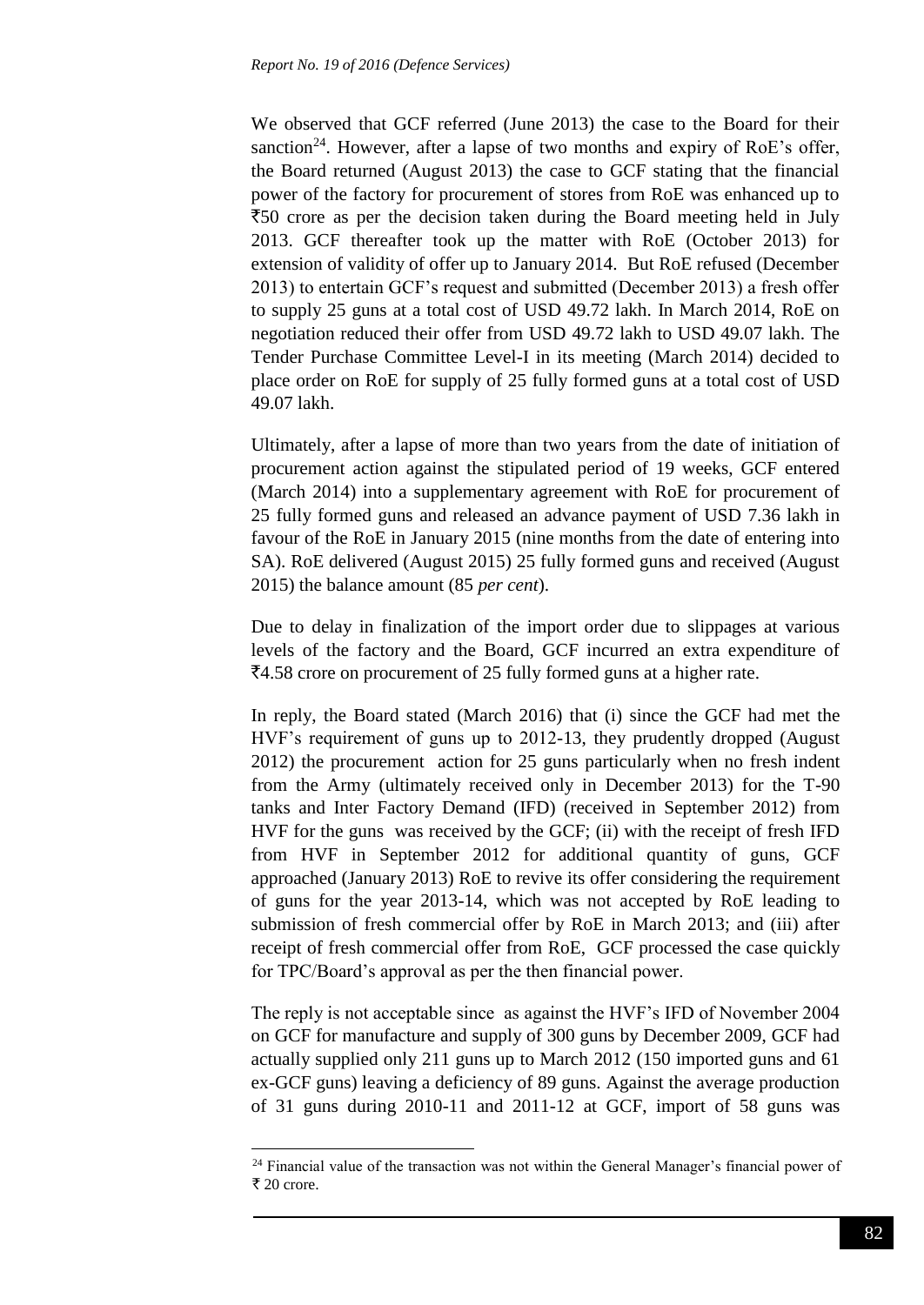required to meet the balance requirement and the management should have finalized the import action at the RoE's commercial offer of June 2012. Hence, action of the Factory in dropping import action in August 2012 itself was injudicious.

Thus, delay in finalization of the import order due to slippages at various levels of the factory and the Board resulted in extra expenditure of  $\bar{z}4.58$  crore to Gun Carriage Factory for procurement of 25 fully formed guns at a higher rate.

The matter was referred to the Ministry of Defence (December 2015); their reply was awaited (March 2016).

## **7.3 Loss of savings due to failure to procure and install equipments**

**Failure of OFBL to timely procure and integrate (i) Computed Radiography System and (ii) LINAC machines led to consumption of costly X-ray films and chemical towards X-raying of filled shells, resulting**  in loss of opportunity to effect savings to the tune of  $\overline{5}4.62$  crore.

Ordnance Factory Badmal (OFBL), inter*-alia*, manufactures and supplies Round 125mm High Explosive Ammunition (ammunition) used in guns fitted on T-72 tanks. One of the quality tests, conducted in the Factory, is X-ray filming of filled ammunition with the help of a Linear Accelerator (LINAC) Machine<sup>25</sup>.

Accidents of T-72 tank guns led the Ministry of Defence (Ministry) to constitute a Standing Committee<sup>26</sup> (March 2010) which recommended (January 2011) that the system be automated<sup>27</sup> and made online within six months. Accordingly, Ministry instructed (June 2011) Ordnance Factory Board (Board) for expeditious installation of the automated system. Accordingly, as per the recommendation of the Standing Committee and Ministry's instruction, the Factory had to install the automated system by December 2011. The system involved procurement and integration of a digital imaging system (as against the conventional method of using X-ray films and chemicals) with the existing LINAC machine at Unit -5 and Unit 10 section at OFBL.

 $25$  The LINAC is essentially a X-ray camera that through X-ray filming in four orientations, detects defects like Porosity, crack, piping and cavity. One LINAC machine each is installed at Unit-5 and Unit-10 of the Factory.

<sup>&</sup>lt;sup>26</sup> Headed by Brigadier Neeraj Pathak.

<sup>27</sup> The automation of the machines would provide online digital images, *inter alia* bring down costs of costly X-ray films, bring in ease of analysis and facilitate longer duration of storage.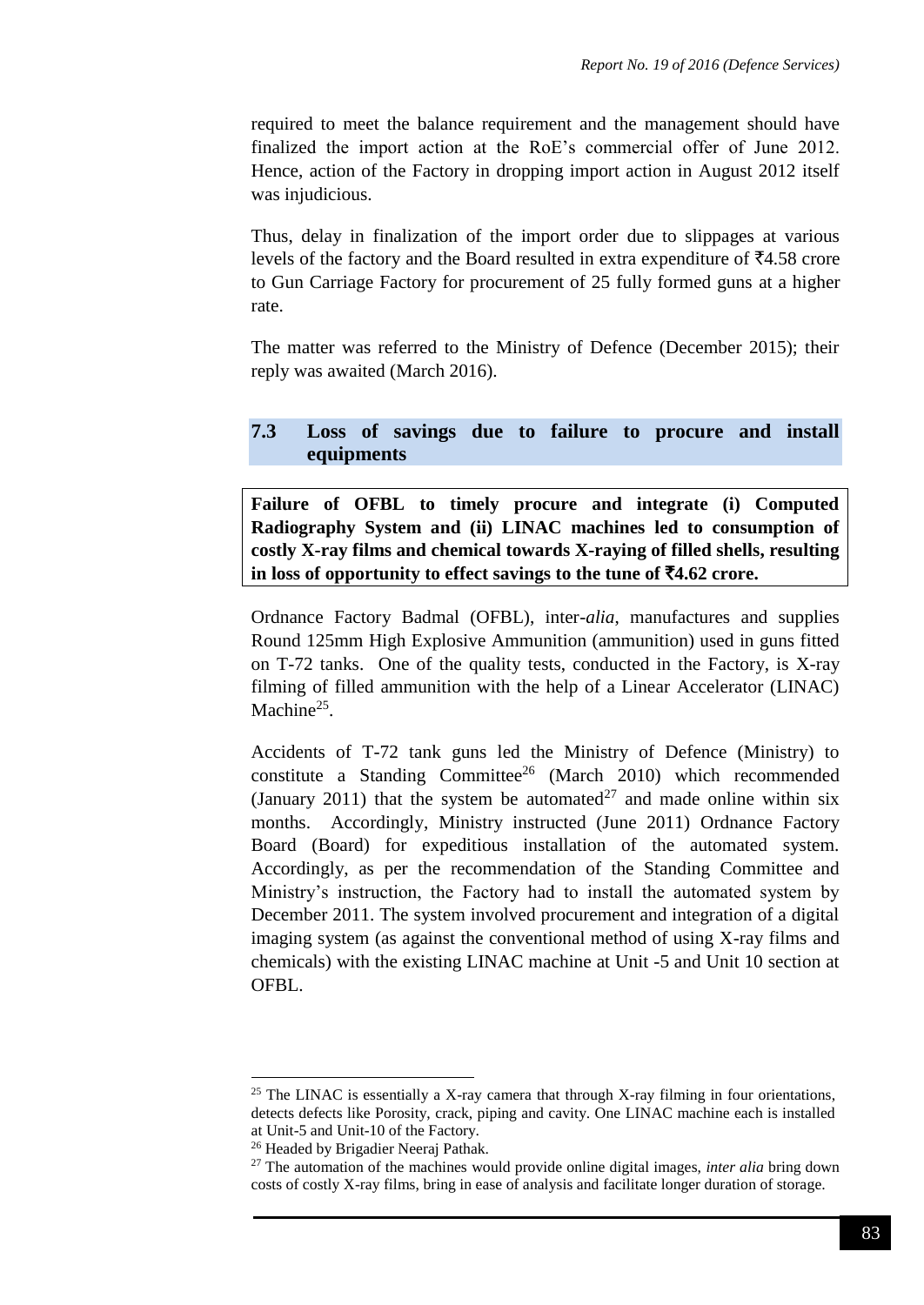We observed that though existing LINAC machines were declared (October  $2011$ ) obsolescent<sup>28</sup> by OFBL, they initiated (November 2011) procurement action for replacement of LINAC machine at Unit -5 only. No action was taken by the OFBL to replace the obsolescent machine at Unit-10 as the same was in functional condition. The procurement action of LINAC machine for Unit 5 section also did not fructify (March 2016) owing to (a) failure of OFBL to finalise the technical bids submitted by two firms against Global Tender Enquiry (May 2012) within the extended validity period of July 2013 resulting in the OFBL deciding (November 2013) to go for retender and (b) submission of fresh demand (June 2015) for replacement of LINAC machine by OFBL to the Ordnance Factory Board for approval after a lapse of 19 months which ultimately resulted in issue (September 2015) of Global Tender Enquiry by the Factory after obtaining approval (June 2015) from Board. OFBL was under the process of finalizing the offers received against its GTE (September 2015) as of March 2016.

We also observed that even though the Factory was required to procure and install the digital imaging system for integration with the two LINAC machines by December 2011 of latest technology, OFBL initiated the proposal for procurement of Computed Radiography System (digital imaging system) only in August 2015, which was approved by the Board in December 2015 at an estimated cost of  $\overline{50.75}$  crore. OFBL, after receiving the approval from the Board in December 2015, issued a draft advertisement (February 2016) to the Director of Advertisement and Visual Publicity, New Delhi for publishing the Tender with due date of opening on 23 March 2016.

While justifying (August 2015) the procurement of Computed Radiography System, OFBL worked out the savings of  $\bar{\tau}1.10$  crore per annum by working out the total expenditure using Films and chemicals under the conventional system at  $\bar{\mathcal{F}}_4$ .02 crore per annum and the total expenditure using Computed Radiography System at  $\overline{z}$ 2.92 crore per annum (cost of Computed Radiography system and cost of IP plates and cassette per annum) for the first year and potential savings of  $\bar{\tau}$ 1.84 crore from the second year onwards (excluding the cost of Computed Radiography System subsumed during the first year itself).

Thus, failure of OFBL to timely procure and install Computed Radiography System coupled with their decision to use the obsolescent LINAC machine at Unit 10 instead of replacing with new machine led to consumption of costly X-ray films and chemical towards X-raying of filled shells of 125mm ammunition since 2012-13 and thereby lost an opportunity to effect savings of  $\overline{5}4.62$  crore.

On being pointed out in Audit (January 2016), Board stated (March 2016) that delay in finalizing the technical bids against OFBL's GTE (May 2012) was attributed to non-availability of sufficient information/expertise to process such proposal that led to seeking lot of clarifications relating to technical

<sup>&</sup>lt;sup>28</sup> Equipment is technically obsolete (not capable to carry out its required role) and prototype of an advanced version of the equipment has come up in the market but the equipment is required to be retained in the service for tactical requirements/training etc.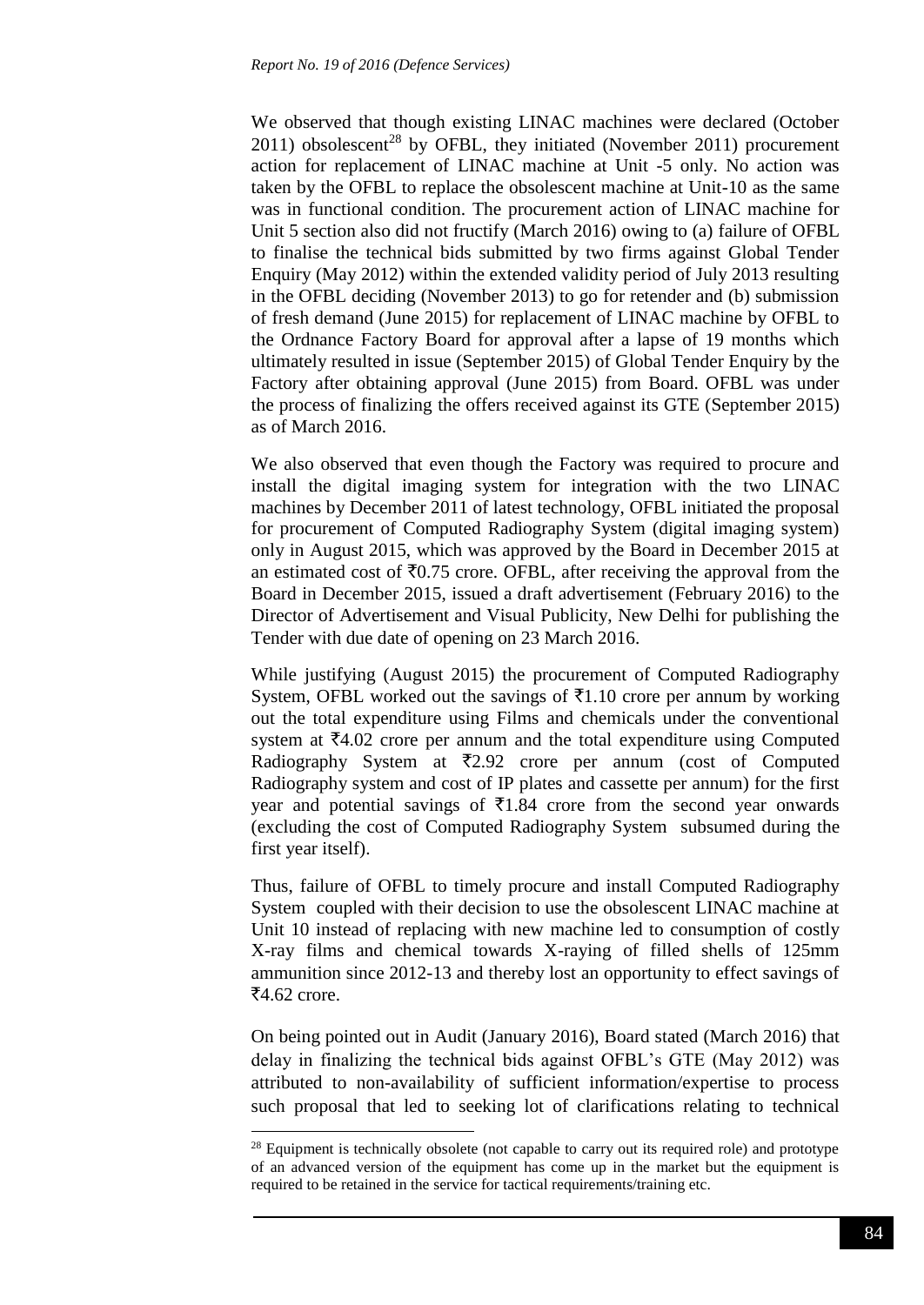specifications. With regard to 19 months time period taken by the OFBL for submitting fresh demand for the LINAC machine, Board stated (March 2016) that when the case went under retender, OFBL undertook feasibility study and found that in none of the establishments, High caliber High Explosive shells were X-rayed with LINAC machine with digital radiography and hence, the specification was framed based on the response received from reputed manufacturers against Request for Information and in consultation with the High Energy Material Research Laboratory, Pune. Board also confirmed that four offers received by OFBL against retender (September 2015) were being processed (March 2016).

The reply is not acceptable because even though the technical bids received from the firms against GTE (May 2012) were opened in September 2012, OFBL took nearly three months to seek clarifications from the Firms in December 2012 and despite receiving clarifications immediately in December 2012 itself, the Factory did not finalise the case even as of July 2013 which led to the Firms not extending the validity period of their offer up to October 2013 as sought for by the Factory. Further, Board's justification for time period of 19 months for submitting fresh demand on the Board against retendering action only indicate that OFBL did not apply their mind properly while acting upon the Ministry's instruction (June 2011), as the reasons brought out by the Board for 19 months time period for retendering action was known to the Factory as early as in November 2011 when they initiated procurement action for LINAC machine at Unit-5. Even after retendering (September 2015) with due date of opening tender extended up to December 2015, the procurement action was yet to be finalized (March 2016). As a result, OFBL continued use of obsolescent machine at Unit-10 by consuming costly X-ray films and chemicals and lost a potential saving of  $\bar{\mathfrak{z}}4.62$  crore owing to non-position of LINAC machine with computed radiography system timely.

The matter was referred to the Ministry of Defence (January 2016); their reply was awaited (March 2016).

# **Procurement of Machinery**

## **7.4 Failure to operationalise a machine**

**Acceptance of a Machine valuing** `**6.32 crore by Vehicle Factory, Jabalpur without proving the Machine for performance and subsequent neglect in preventive maintenance resulted in its breakdown since June 2012.** 

Vehicle Factory Jabalpur (VFJ) placed (February 2008) a supply order (S.O) on an Ahmedabad - based firm: M/s. Sahajanand Laser Technology Limited,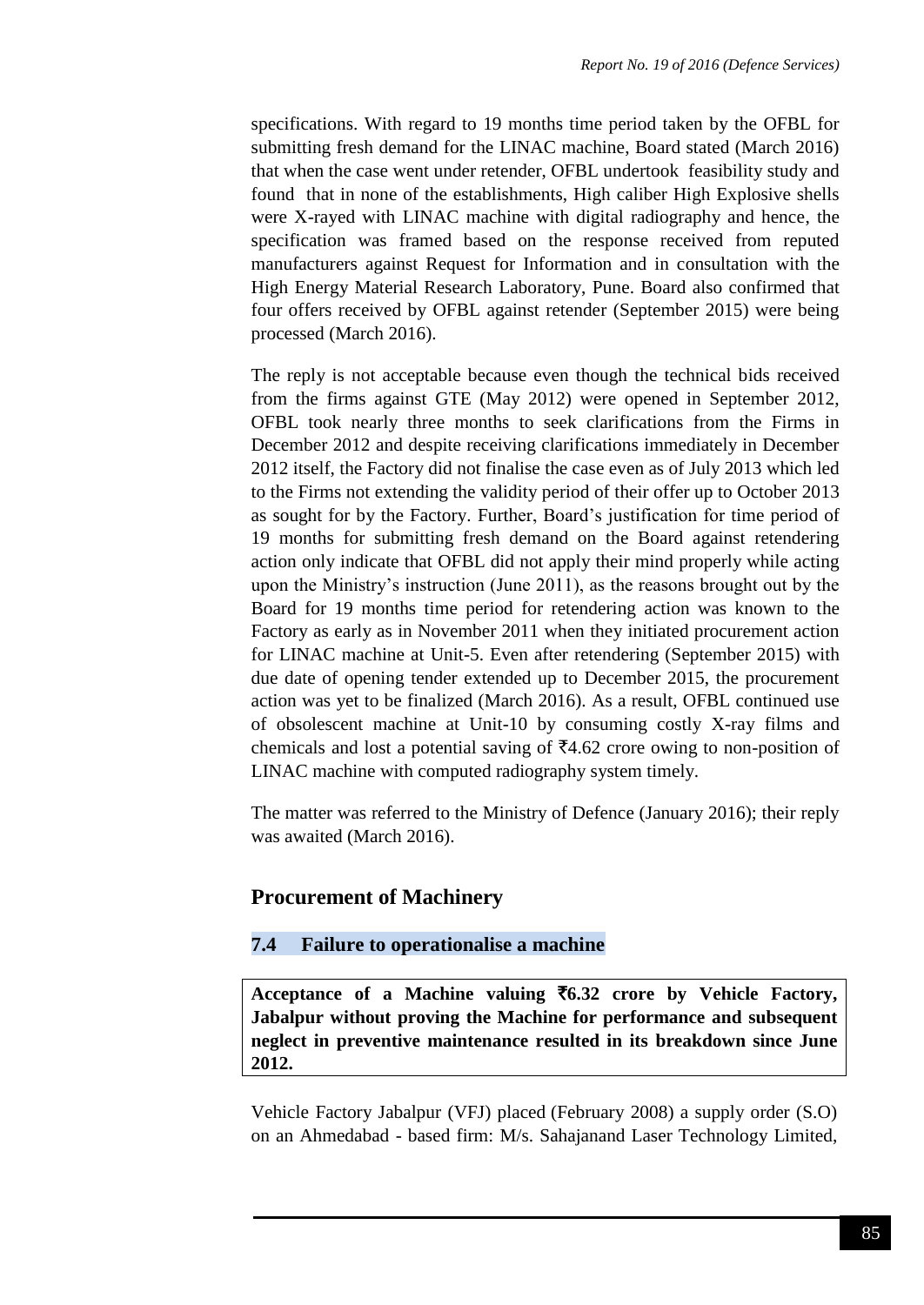(Firm) for a CNC Laser Cutting Machine (Machine)<sup>29</sup> at a total cost of  $\bar{c}6.61$ crore<sup>30</sup>. The machine was scheduled for delivery by 15 September 2008. The Supply Order stipulated that:

- Before the Machine is dispatched by the Firm to VFJ, a Pre-Dispatch Inspection (PDI) would be conducted in which the Machine would be tried out for cutting performance with all MS sheets of requisite thickness<sup>31</sup> at firm's premises in the presence of VFJ's inspectors before dispatch of machine;
- The Firm was required to undertake the commissioning of the Machine within 90 days from the date of receipt of Machine at Site. The Machine would be run for four weeks on production to prove the consistency in accuracy and cycle time before final acceptance of Machine by VFJ ;
- The Machine should prove the cutting of all the materials of various thickness $32$  and achieve desired performance level in all the parameters. Minimum 25 components were required to be proved for each category of material;
- 80 *per cent* value of material plus 100 *per cent* taxes/duties would be paid after acceptance in Pre-dispatch inspection at Firm's works and on receipt of the machine at VFJ and balance 20 *per cent* value of the material after commissioning and on furnishing of Performance Bank Guarantee (20 *per cent* of the contract value) valid beyond 60 days after expiry of warranty period. A Commissioning Report and the Final Acceptance Report would be issued by VFJ which will form the basis of payment of 2nd instalment to the Firm

We observed that during PDI (10 December 2008) at the Firm's premises, the inspection team of VFJ noticed deficiencies<sup>33</sup> in dimensional accuracy, consistency and quality in the Machine. Further, cutting speed of the Machine in respect of Mild Steel of 12mm, 16mm and 25mm thickness was not carried out as required under the Supply Order and Technical Specification of the Machine.

Despite the deficiencies and incomplete performance testing, the inspection team cleared the machine for dispatch subject to the Firm attending to the deficiencies and issued (10 December 2008) the Inspection Report.

<sup>1</sup> <sup>29</sup> Required for production of sheet metal and pipe components made of mild steel, stainless steel, armour steel *etc* and Aluminium alloy

<sup>&</sup>lt;sup>30</sup> reduced to  $\text{\textsterling}6.32$  crore due to reduction in Excise Duty

<sup>31</sup> 1mm, 2mm, 3mm,4mm,5mm,6mm,8mm,10mm,12mm,15mm,20mm and 25mm thickness as Para 12 of the Supply Order read with Para 5 of Technical Specification of the Machine

<sup>&</sup>lt;sup>32</sup> Mild steel 1mm to 25mm, Stainless steel 1mm to 20mm, Aluminium Alloy 12mm, Armour Steel 16mm and Jackal steel 10mm as per Para 24 of the Supply Order

<sup>&</sup>lt;sup>33</sup> Deep marks of serration shape were observed in 25mm pieces.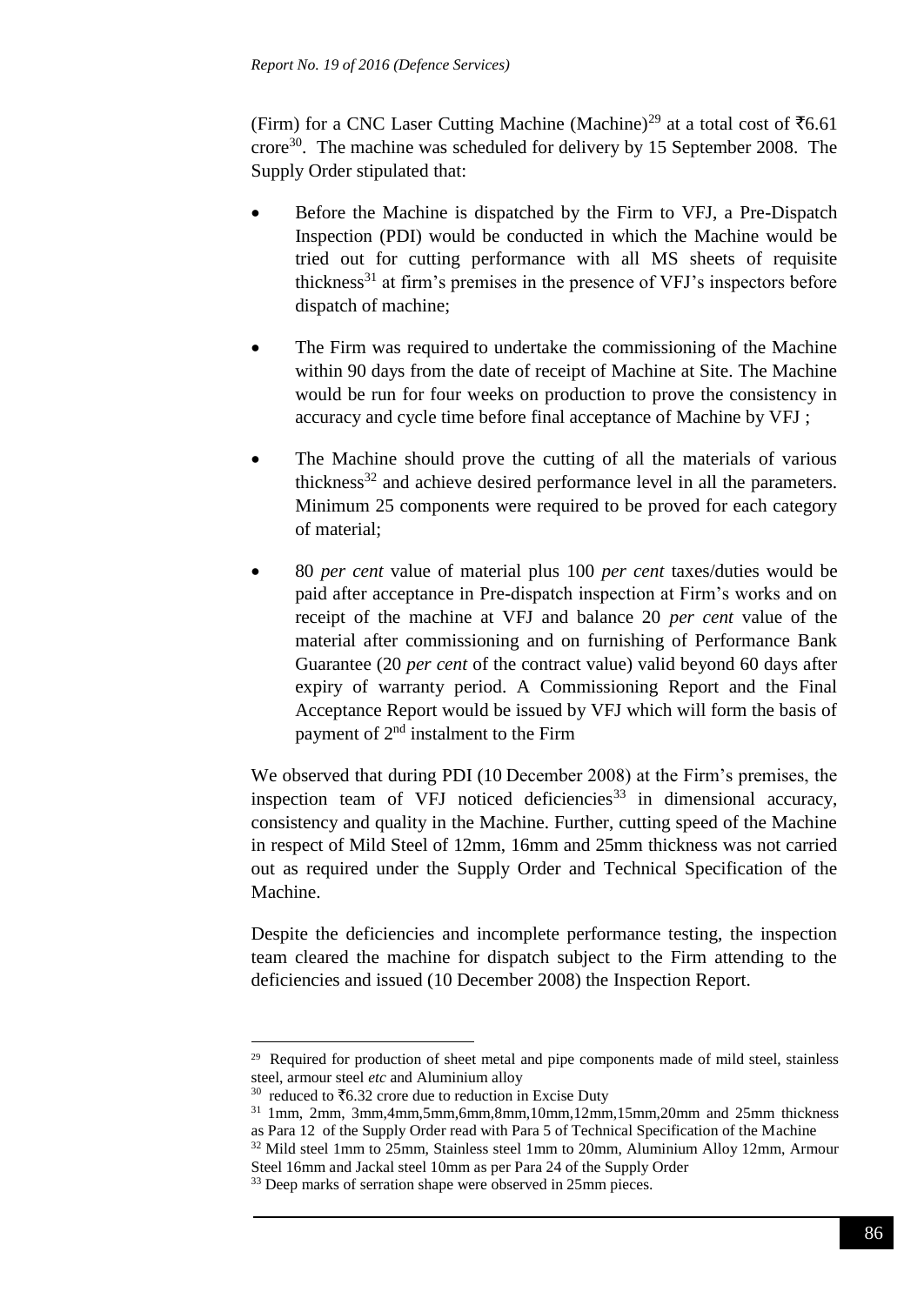The Machine was received at the Factory on 28 December 2008 and taken on charge on 17 January 2009. Accordingly, VFJ released (January 2009)  $\overline{\xi}$ 5.09 crore to the Firm. The Firm undertook erection and commissioning work of the machine at VFJ since 20 January 2009.

We noticed that the Firm failed to achieve the cutting parameters of the Machine during commissioning trials. In the meetings (September 2009) with the Firm, VFJ directed the Firm to rectify the deficiencies. However, a 'Commissioning Report<sup>34</sup> was issued  $(27 \text{ November } 2009)$  declaring the Machine as commissioned on 9 October 2009, without indicating the deficiencies to achieve the cutting parameters. A Final Acceptance Report<sup>35</sup> was not issued. On the same date (27 November 2009), VFJ reported to the Firm various operational problems<sup>36</sup> during the commissioning, apprehending possibilities of breakdown of Machine or reduction in performance level with non-availability of Machine for production. This raises doubts on the integrity of the process by which the Machine was declared commissioned (9 October 2009) and the payment of the balance amount of  $\bar{\bar{\xi}}$ 1.23 crore was released by the Local Accounts Office (LAO) based on the Commissioning Report. The LAO also deviated from procedures by releasing the payment without the Final Acceptance Report of the Machine.

We noticed that the VFJ did not maintain the production log book since commissioning of the Machine for more than two years (up to December 2011). However, in the meeting with the Firm, the VFJ recorded (August 2011) that the Machine was operated only for 7578 hours up to 3 August 2011. In the absence of production log book, the cutting details of different materials could not be verified in Audit.

We observed that since commissioning, the Machine developed problems<sup>37</sup> and went into repeated breakdowns from time to time for 169 days during March 2011 to December 2011. The Firm ascribed (July 2011) the break down to absence of periodic preventive maintenance by VFJ. VFJ did not<sup>38</sup> enter into an Annual Maintenance Contract after the lapse of warranty period (November 2010) although the Firm proposed it in July 2010. In response to the Audit query (November 2015), VFJ told us that no preventive maintenance record was traceable.

<sup>&</sup>lt;sup>34</sup>Signed by the representatives of the Mechanical maintenance, Electrical Maintenance and Production Departments.

<sup>&</sup>lt;sup>35</sup> Required by the Appendix –W of the Manual for procurement of plant and machinery in Ordnance Factories.

<sup>36</sup> loading/unloading device, surface finish achieved during cutting, frequent breaking of focusing lens, problems in the table movement etc.,

<sup>&</sup>lt;sup>37</sup> Problems being leakage of coolant from shutter assembly and malfunctioning of chiller units as well as breakage of Z-axis of ball screw mechanism.

<sup>&</sup>lt;sup>38</sup>Firm's proposal for Annual Maintenance Contract for the machine was approved by General Manager in September 2010 with the remarks that the Firm may be requested to bring down the AMC rates which was considered very high. However, no action was taken thereon by the Factory.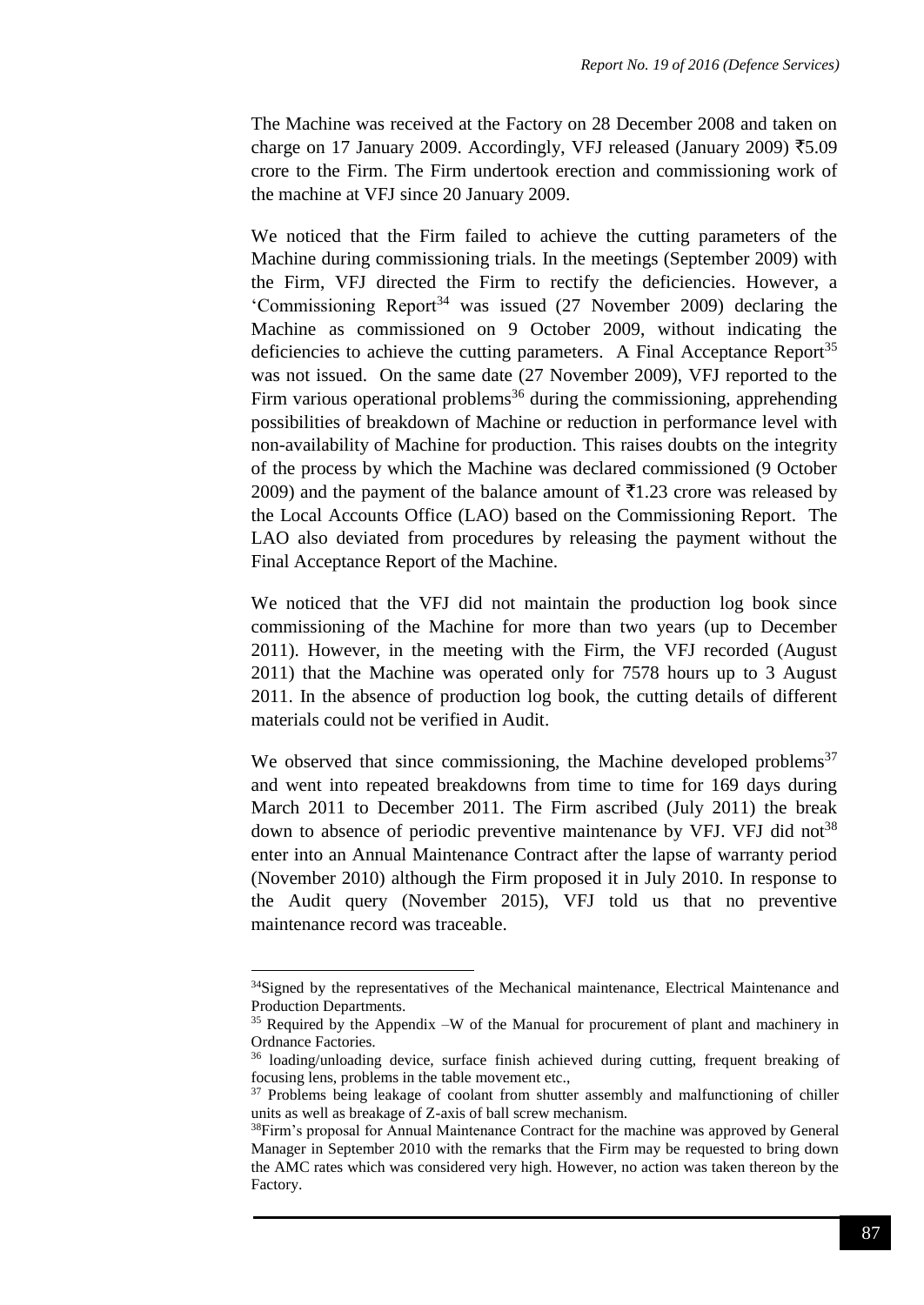VFJ spent  $\overline{515.25}$  lakh<sup>39</sup> on unfruitful repairs but eventually the Machine went under break down since 13 June 2012. It remained non-operational as of November 2015.

In response to the Audit query (April 2013), VFJ stated (April 2014) that the Firm had been approached for restoration of the Machine but it was insisting on clearing pending payments<sup>40</sup>. The Firm had also not made any commitment schedule of spares which could aid VFJ to put the Machine to use. As a result of the stalemate, no remedial action could be taken.

The reply was silent as to why the Machine was cleared for dispatch despite deficiencies in PDI; a Commissioning Report issued despite deficiencies in commissioning trials; and payments released without the Final Acceptance Report. The reply also accepts the inaction that led to the Machine being nonoperational since June 2012.

Thus, acceptance of a Machine valuing  $\bar{\tau}$ 6.32 crore by VFJ without proving the Machine for performance and subsequent neglect in preventive maintenance resulted in its breakdown since June 2012.

We recommend that the matter be investigated to fix responsibility.

The matter was referred to the Ministry of Defence/Ordnance Factory Board (January 2016); their replies were awaited (March 2016).

## **Manufacture**

<u>.</u>

## **7.5 Injudicious manufacture of cartridge cases**

**Manufacture of excess quantity of 20,997 numbers of cartridge cases with CED coating by Metal and Steel Factory Ishapore, prior to successful clearance of pilot lot in trials and in deviation from the decision of the Alteration Committee, resulted in avoidable rejection loss of** `**1.32 crore.** 

Ordnance Factory Khamaria (OFK) and Metal and Steel Factory Ishapore (MSF) undertook indigenous manufacture of 23mm Schilka ammunition Steel Cartridge Cases having carbon content 0.09-0.13 per cent with zinc coating

<sup>&</sup>lt;sup>39</sup>Against a total bill of the contractor of ₹45.27 lakh (including service charges of ₹3.14 lakh), payment of  $\overline{\xi}$ 15.25 lakh was released. Balance amount of  $\overline{\xi}$ 30.02 lakh being the liability of the VFJ.

<sup>40</sup> Pending payments relating to a service charge which was due to be paid to the Firm for sending Service Engineers to the Factory.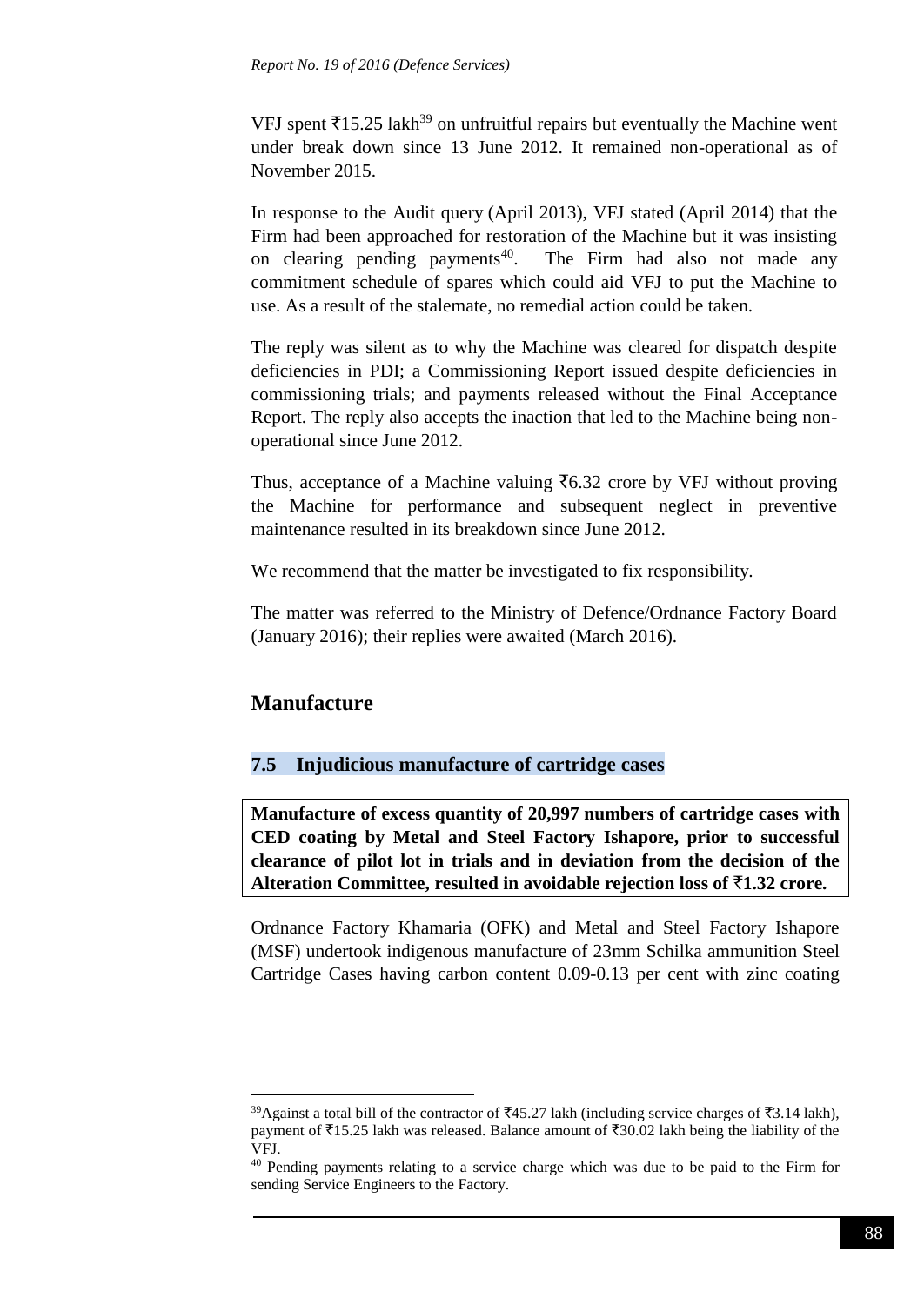since 1997<sup>41</sup> and January 2002 respectively, based on Transfer of Technology received from M/s Kintex Bulgaria in 1984.

Army units reported from time to time 139 accidents with use of ammunition which on analysis revealed that 107 accidents pertained to imported ammunition and 32 accidents related to Ordnance Factory manufactured ammunition. The accidents were basically due to cartridge case rupture/burst/crack/rim shear and primer blown off.

The Alteration Committee (Committee) comprising representatives of OFB and Inspectorates of the Director General of Quality Assurance, New Delhi analysed the reasons for various problems faced during the use of ammunition by the Army units from time to time, as well as those encountered during manufacturing at Ordnance Factories and subsequent proof of ammunition.

In order to overcome the problems, the Committee recommended (November 2004) MSF to enhance the carbon content of the steel cartridge case from 0.09-0.13 *per cent* to 0.16-0.22 *per cent*, duly coated with Cathodic Electro Deposition  $(CED)^{42}$ .

We observed that even though the CED coating was found compatible with propellant of the ammunition and satisfactory by the Controllerate of Quality Assurance (Ammunition) in February 2005, one lot of cartridge case coated with CED failed in corrosion resistant behavior. The committee, therefore, recommended MSF (December 2006) to further manufacture 1,000 cartridge cases with improved CED coating and subject them the same to (i) corrosion resistant behavior test (10 samples) at Controllerate of Quality Assurance (Metals) Ishapore (ii) Compatibility test (5 numbers) at Controllerate of Quality Assurance (Military Explosive) and (iii) dynamic test (86 numbers). Bulk Production Clearance (BPC) for the CED coating was scheduled to be accorded after successful clearance of the samples in three tests.

As the performance of steel cartridge case with enhanced carbon content coated with Zinc was found satisfactory during firing, the Committee in July 2007 authorised MSF to manufacture two lots comprising 5,000 numbers of cartridge cases each with new chemistry carbon content and zinc coating and subject them to proof before according bulk production clearance for steel cartridge case with enhanced content.

We observed that 10,000 number of cartridge cases manufactured by MSF with enhanced carbon content and duly coated with Zinc was successfully fired at OFK in October 2007 and November 2007. Accordingly, the Committee accorded (November 2007) BPC to MSF for manufacture of

-

<sup>41</sup>Though the ToT was received in 1984, indigenous manufacture at OFK was undertaken only in 1997 since the CKD/SKD received from M/s Kintex were assembled during 1987-91 and there was no demand for the ammunition from the Army during 1992 to 1996. 42Electroplating of copper in the cartridge cases.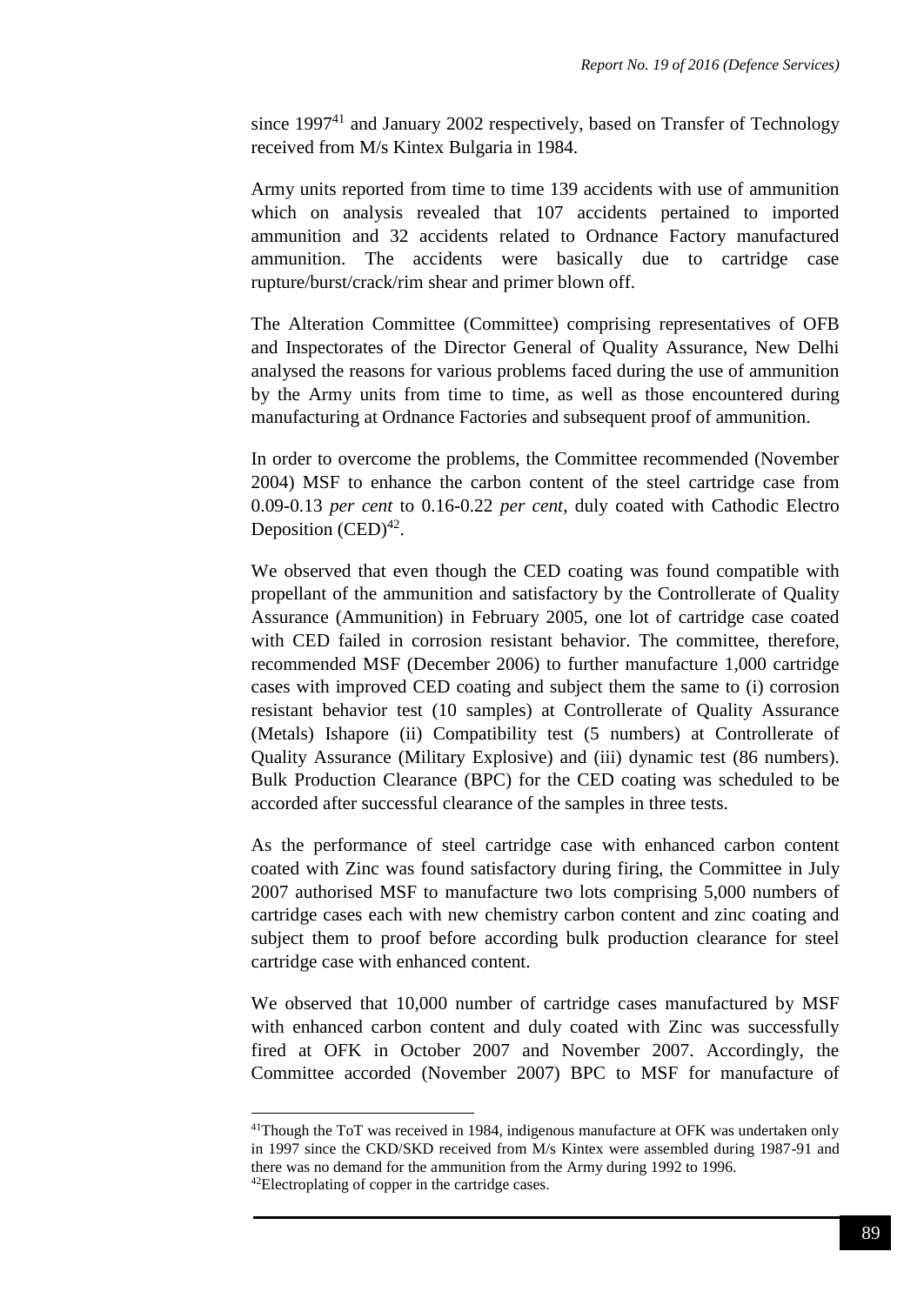cartridge cases with enhanced carbon content with zinc coating since (i) results of 100 grams of CED coating material sent to CQA (ME) for compatibility test was not received and (ii) 250 numbers of cartridge cases with CED coating failed in corrosion resistance test at CQA (Metals) Ishapore in August 2007 and November 2007 rendering CED coating unacceptable unless otherwise perfected. Further, during the meeting held in May 2008, the Committee recorded that (i) exercise of CED coating for its efficacy as alternate to Zinc passivation was going on; (ii) 10 numbers of samples were under test for corrosion resistance; and (iii) further 490 numbers of CED coated components were available at MSF.

The matter regarding improvements of steel cartridge cases and its surface coating was discussed in the office of the Joint Secretary/Defence Production New Delhi in August 2010 wherein it was decided that Ordnance Factory Board would supply improved 10,000 rounds of ammunition duly for firing to gain users' confidence. Further, as a sequel to the discussion taken in August 2010, the Committee met in September 2010 at MSF wherein the introduction of CED coating in place of zinc coating was recommended subject to successful trials of 20 samples of cartridge cases duly coated with CED in salt spray test. Thus, effectively the Committee recommended MSF to manufacture only pilot lot of 1,000 cartridge cases under new chemistry duly coated with CED for subjecting them in various tests before according BPC for steel cartridge cases with CED coating.

In view of failure of the pilot lot of cartridge case duly coated with CED in corrosion resistance test and occurrence of longitudinal and circumferential ruptures cracks during proof held subsequently, further coating of CED on the surface of Steel Cartridge cases was closed at MSF once and for all since December 2012.

We observed that even though the committee recommended MSF to manufacture 1,000 numbers of new chemistry cartridge case coated with CED as pilot lot<sup>43</sup> for trials, the factory actually manufactured  $21,997$  numbers of new chemistry cartridge cases against five warrants (November 2006- 2011) at a cost of  $\bar{\tau}$ 1.38 crore<sup>44</sup> and got it coated with CED at a total cost of  $\bar{\tau}$ 1.05 lakh against three supply orders placed between February 2007 and September 2010. However, cost cards were not made available to Audit, though called for (July 2015- January 2016). Thus, MSF sustained a loss of  $\bar{\tau}$ 1.32 crore towards avoidable coating of 20,997 numbers of new chemistry cartridge cases with CED.

<u>.</u>

<sup>&</sup>lt;sup>43</sup> For any development item, production is carried out on the pilot lot and based on successful performance of the pilot lot in trials/proof, bulk manufacture of the item are normally undertaken at Ordnance Factories. This is to safeguard Ordnance Factories from sustaining huge losses in case the items manufactured in bulk fails in proof/trials.

<sup>&</sup>lt;sup>44</sup> Unit cost of cartridge has been furnished by the Factory management.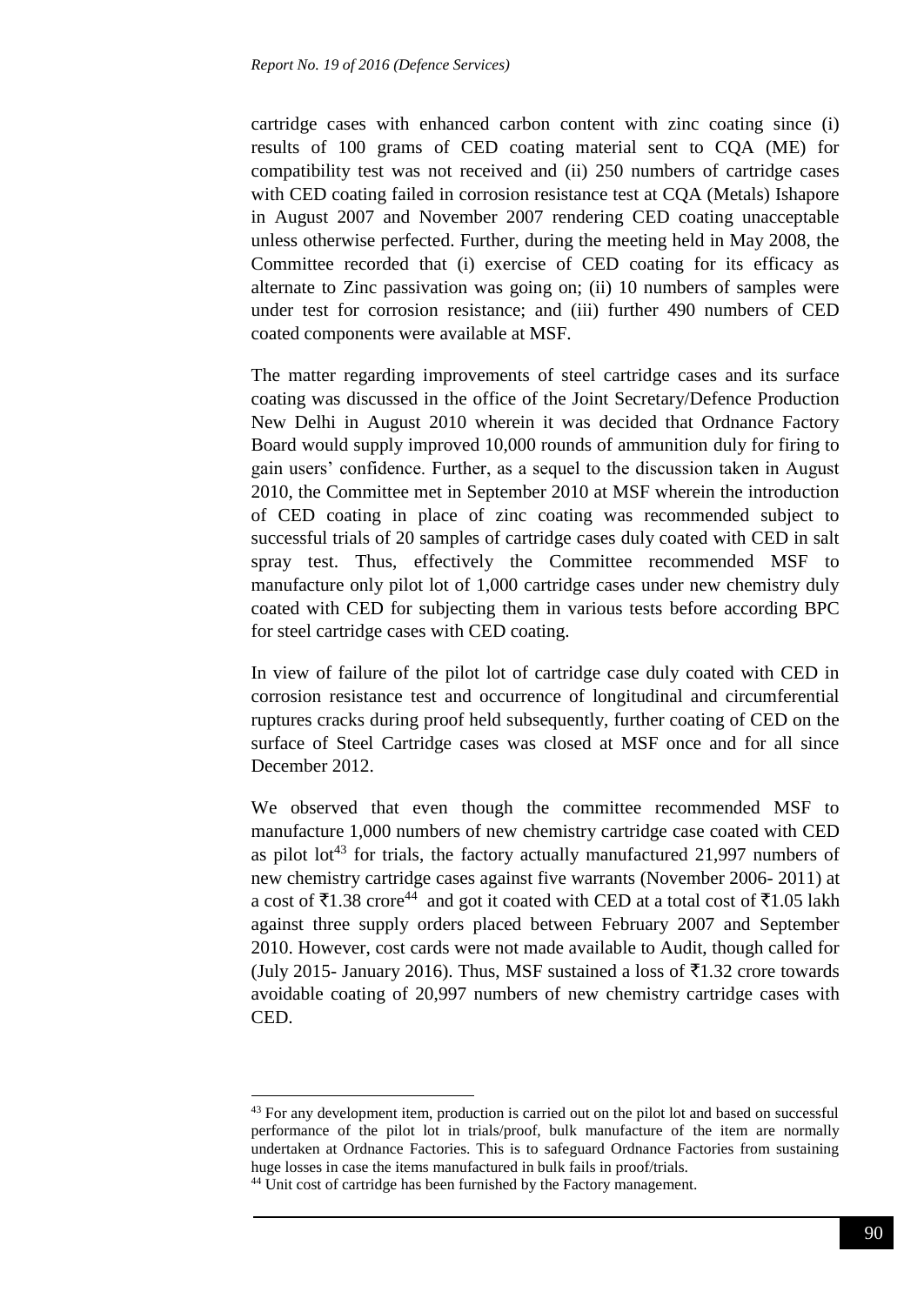In reply, Ministry stated (September 2015) that CED coated new chemistry cartridge cases were manufactured by MSF as per the decision taken in various forum and the matter was referred to the Project Monitoring Team who was looking into the failures of cartridge cases for suggesting further course of action.

Ministry's contention is not acceptable since MSF's decision for bulk manufacture of 20,997 new chemistry cartridge cases coated with CED even before successful clearance of pilot lot in trials, was in violation of Committee's recommendation and was imprudent resulting in avoidable rejection loss of  $\bar{x}$ 1.32 crore.

Thus, manufacture of excess quantity of 20,997 numbers of new chemistry cartridge cases with CED coating by MSF in deviation of the decision of the Alteration Committee as well as prior to successful clearance of pilot lot in trials resulted in avoidable loss of  $\bar{\tau}$ 1.32 crore towards rejection.

## **Miscellaneous**

## **7.6 Blocking up of inventory due to non-replacement of rejected fuses**

**Failure of Ordnance Factory Chanda to invoke and follow-up on the remedial provisions of the contract on supply of fuses resulted in holding of rejected fuses worth** `**6.05 crore.**

Ordnance Factory Chanda (OFCh) entered (February 2012) into an agreement with M/s. Kintex Shareholding Company, Bulgaria (Firm) for delivery of 50,000 fuses at a cost of ₹9.08 crore<sup>45</sup>. The B-429E fuse filled with explosives (fuse) would be received, inspected by OFCh and sent directly to the Army on behalf of Ordnance Factory Badmal (OFBL)<sup>46</sup>. The scheduled date of delivery was October  $2012^{47}$  with full payment<sup>48</sup> to be released by the OFCh on receipt of consignment.

The agreement provided the following conditions to ensure compliance to quality of the items being imported:

 Pre-dispatch inspection (PDI) of the fuses at the Firm's premises in the presence of OFCh representative. In case, OFCh did not attend the PDI,

<sup>&</sup>lt;sup>45</sup> Equivalent to Euro 14 lakh

<sup>46</sup> OFBL is the filling factory for 125mm High Explosive ammunition for which the B-429 fuse is used.

<sup>&</sup>lt;sup>47</sup> The scheduled date was August 2012 which was subsequently extended (September 2012) to October 2012

<sup>&</sup>lt;sup>48</sup> 100 per cent of the contract value by an irrevocable letter of credit opened through State Bank of India Nagpur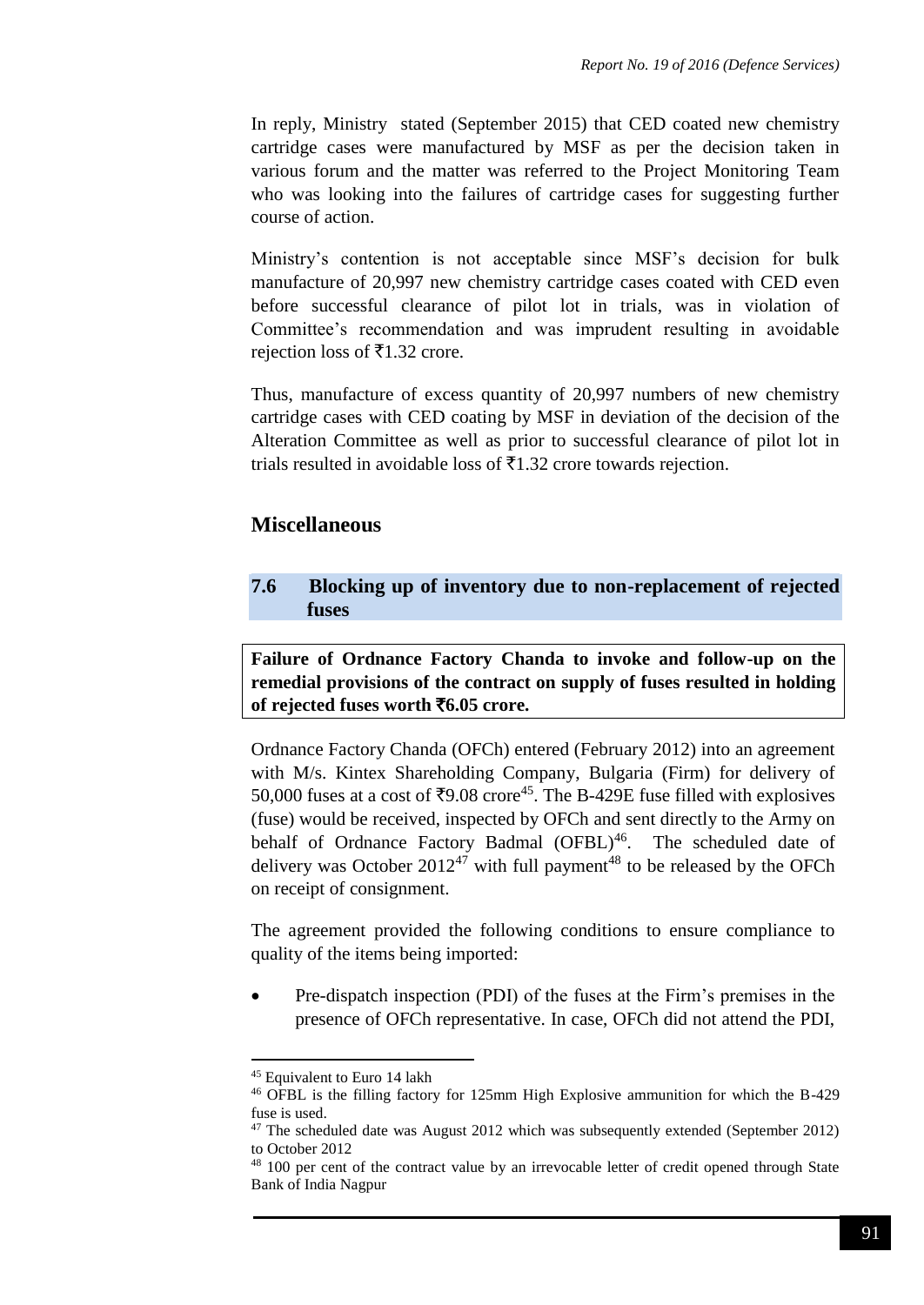the conformity and acceptance report would be signed by the Firm's Quality Assurance representative which would be binding on both the parties. In that event, consignment would be delivered by the Firm under their warranty/guarantee Certificate;

- Joint Receipt Inspection (JRI) of delivered goods in the presence of Firm's representative for which a minimum 15 days' prior notice was to be given by OFCH to the Firm. In case, the Firm's representative did not attend the consignee inspection, the consignee end Inspection proceedings and Acceptance Certificate would be signed by the OFCh's representative only and the same would be binding on the Firm;
- In case of deficiencies in quality or defects, a quality claim would be raised by OFCh which shall be settled by the Firm within 45 days from the date of receipt of the claim ;
- The Firm would provide a *Performance Guarantee Bond* of Euro 1.4 lakh which would be encashed by OFCh if the conditions of the contract were not fulfilled by the Firm;
- Should there be a dispute on discharge of contractual obligations, OFCh would notify the dispute to the Firm and within 60 days of such notice, the case would be referred for Arbitration.

OFCh received (December 2012) 50,000 fuses in three  $\text{lots}^{49}$  along with warranty/guarantee Certificate from the Firm against payment of  $\bar{\tau}10.08$ crore<sup>50</sup> without PDI.

OFCh did not invite the Firm for JRI. While one lot (Lot No 4) comprising 10,000 fuses were rejected<sup>51</sup> in quality inspection (February 2013 and May 2013), another lot (Lot 2) of 20,000 fuse was accepted (May 2013).

OFCh preferred (May 2013) a Quality claim on the Firm for free replacement of the defective fuses: Lot No: 4. The Firm did not agree on the ground that the test conditions for dynamic testing were not complied with. The Firm, however, proposed (June 2013) to send their team to OFCh. It was proposed that the team would discuss the conditions under which dynamic tests were conducted in India as well as to attend the test of the balance 20,000 fuses (Lot No 3), which was yet to be tested at that time.

The Firm complained (July 2014) to the Board / OFCh that despite multiple mutual attempts to resolve the situation, they were not provided

<sup>49</sup> Lot No 02-12-33 for 20000 fuses, Lot No 03-12-33 for 20000 fuses and Lot No 04-12-33 for 10000 fuses

 $50 \overline{*}10.04$  crore being the cost of fuses and  $\overline{0.04}$  crore towards banking charges.

<sup>&</sup>lt;sup>51</sup> Post impact delay beyond the acceptable range of 15m to 60m at two occasions of dynamic shooting at Central Proof Establishment, Itarsi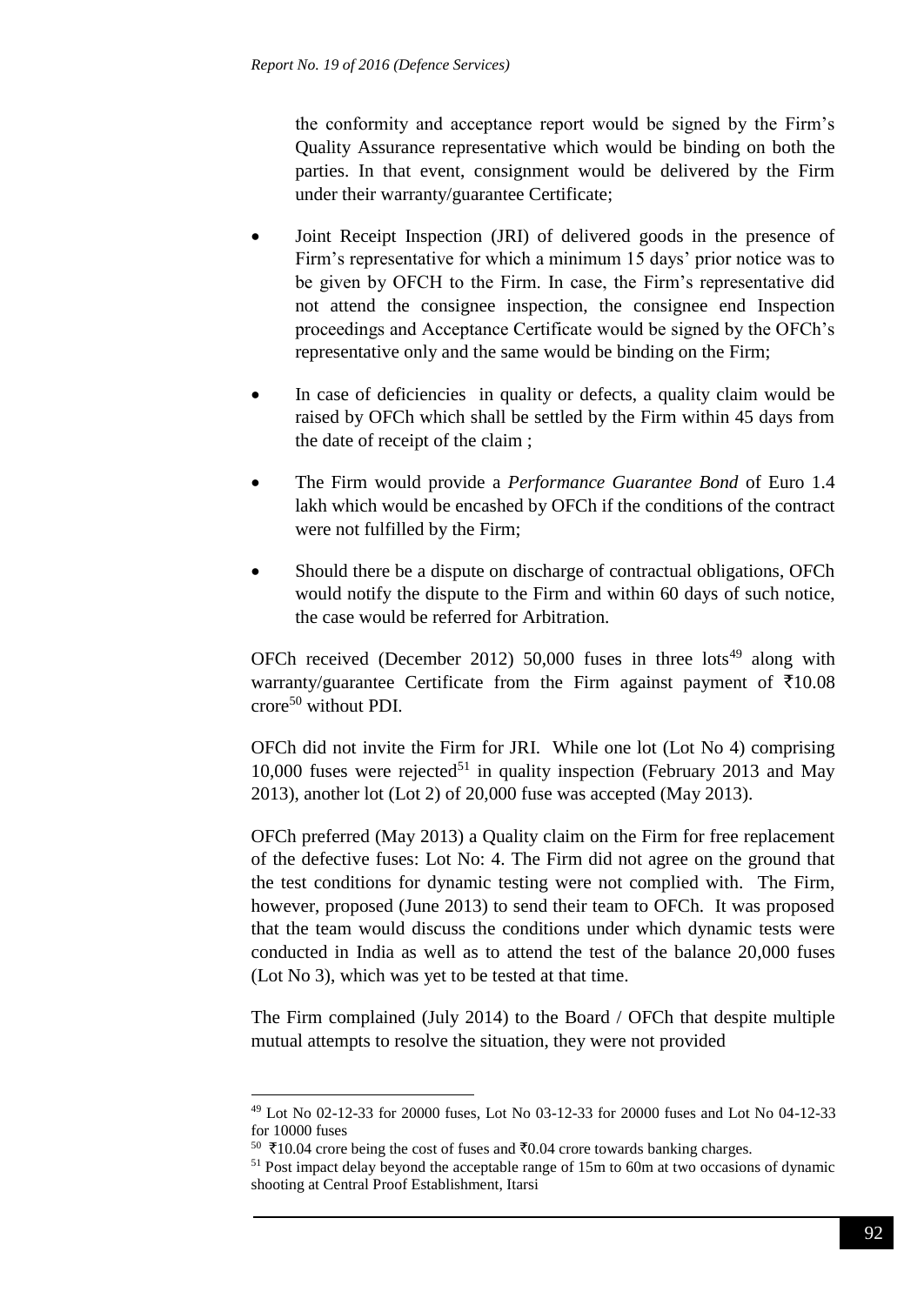with<sup>52</sup> a viable option to accomplish it. The Firm suggested (July 2014) having a meeting in India to resolve the issues and if required to conduct repeated proof of Lot No 4 and new proof of Lot No 3. The Board directed (August 2014) OFCh to settle the issue with the Firm. The Firm did not send their representative.

OFCh again carried (March 2015) out the dynamic check proof of Lot No 3 and Lot No 4 without the presence of Firm's representatives. Lot No 4 was once again rejected; Lot No 3 was also rejected and a quality claim was raised. The rejection of both the lots were intimated (April 2015) to the Firm. The Firm did not agree with the sentencing<sup>53</sup> (May 2015) and once again proposed a meeting in India to resolve this issue. OFCh in reply requested (November 2015) the Firm to send their personnel in India for discussion.

The quality claim in respect of Lot No 4 and Lot No 3 remained unsettled since May 2013 and April 2015 respectively (against the stipulated period of 45 days). But no action was taken by OFCh/OFB to issue a Notice to the Firm for referring the matter to an Arbitration Tribunal in accordance with the Arbitration clause in the contract. OFCh also did not (March 2016) initiate action to encash the performance guarantee bond of Euro 1.40 lakh (equivalent to  $\bar{\tau}$  1 crore) submitted by the Firm though it was valid up to 31 March 2016.

Board stated (March 2016) that the matter was under consideration of OFCh to settle the issue amicably. They further added that OFCh could not invoke the remedial provisions of the contract because the final decision of acceptance/rejection of the quantity in question had not been arrived at till date.

The contention of the Board is not acceptable because even after a lapse of more than three years from the date of preferring the quality claim, the matter remained unresolved.

Thus, failure of OFCh to invoke and follow-up on the remedial provisions of the contract on supply of fuses resulted in holding of rejected fuses worth ₹6.05 crore<sup>54</sup>.

<u>.</u>

<sup>52</sup> Cancellation of a meeting in September 2013; proper conditions were not provided for normal conduct of delay function proof in February 2014 and Firm's request to organize a joint meeting in India are not still satisfied by OFCh/OFB.

<sup>&</sup>lt;sup>53</sup> The grounds for such disagreement being that the documents provided by OFCh did not contain sufficient data about the rounds used in the lot tests on  $18<sup>th</sup>$  March 2015 and it was presumed that, as in the tests carried out in February 2014 a projectile containing incendiary composition had also been used in March 2015 and hence attributed failure of fuse to initiation of the incendiary composition but not the fuse.

<sup>&</sup>lt;sup>54</sup> Cost of 50000 Filled fuses =  $\overline{5}10.08$  crore. Proportionate Cost of 30000 Fuses =  $\overline{5}10.08$ crore x 30000/50000 =  $\text{\textless}6.05$  crore.